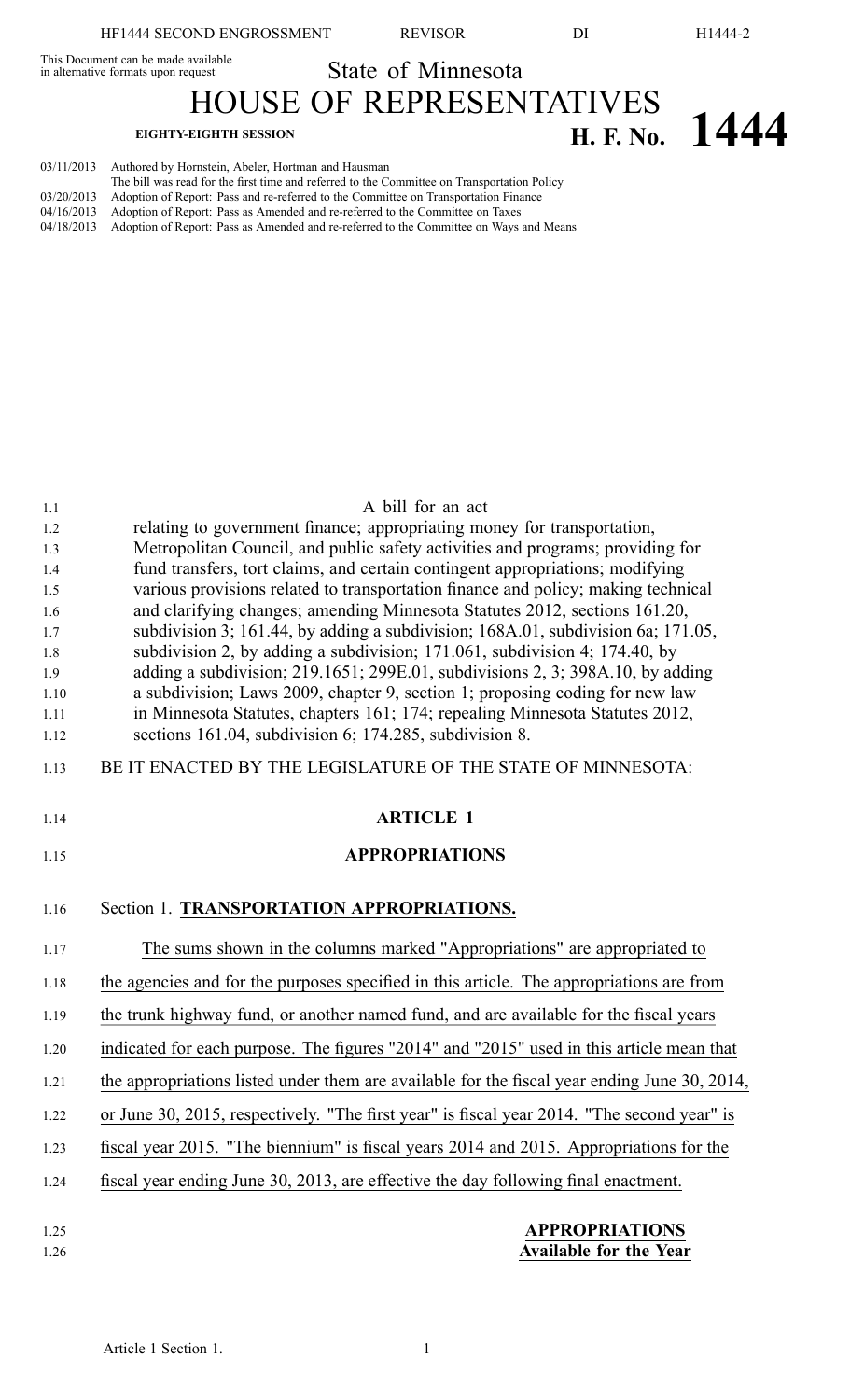| 2.1 | <b>Ending June 30</b> |                 |
|-----|-----------------------|-----------------|
| 2.2 | 2014                  | 2015<br>_______ |

## 2.3 Sec. 2. **SUMMARY OF APPROPRIATIONS.**

2.5 in this article.

| 2.6  |                 |                       | 2014             | 2015             | <b>Total</b>  |
|------|-----------------|-----------------------|------------------|------------------|---------------|
| 2.7  | General         | $\overline{\partial}$ | 104,061,000 \$   | 102,714,000 \$   | 206,675,000   |
| 2.8  | Airports        |                       | 18,959,000       | 18,959,000       | 37,918,000    |
| 2.9  | C.S.A.H.        |                       | 593,022,000      | 603,850,000      | 1,196,872,000 |
| 2.10 | M.S.A.S.        |                       | 152,173,000      | 154,491,000      | 306,664,000   |
| 2.11 | Special Revenue |                       | 49,753,000       | 49,959,000       | 99,712,000    |
| 2.12 | H.U.T.D.        |                       | 10,456,000       | 10,406,000       | 20,862,000    |
| 2.13 | Trunk Highway   |                       | 1,692,746,000    | 1,630,450,000    | 3,323,196,000 |
| 2.14 | Total           | \$                    | 2,621,170,000 \$ | 2,570,829,000 \$ | 5,191,999,000 |

## 2.15 Sec. 3. **DEPARTMENT OF**

## 2.16 **TRANSPORTATION**

2.17 Subdivision 1. **Total Appropriation \$ 2,401,382,000 \$ 2,350,854,000**

| 2.18 |                 | Appropriations by Fund |             |
|------|-----------------|------------------------|-------------|
| 2.19 |                 | 2014                   | 2015        |
| 2.20 | General         | 29,500,000             | 28,172,000  |
| 2.21 | Airports        | 18,959,000             | 18,959,000  |
| 2.22 | C.S.A.H.        | 593,022,000            | 603,850,000 |
| 2.23 | M.S.A.S.        | 152,173,000            | 154,491,000 |
| 2.24 | Special Revenue | 2,500,000              | 2,500,000   |
| 2.25 | H.U.T.D.        | 50,000                 | 0           |
| 2.26 | Trunk Highway   | 605 178 000            | 542.882.000 |

# 2.26 **Irunk Highway** 1,605,178,000 1,542,882,000

- 2.27 The amounts that may be spen<sup>t</sup> for each
- 2.28 purpose are specified in the following
- 2.29 subdivisions.
- 2.30 Subd. 2. **Multimodal Systems**
- 2.31 (a) **Aeronautics**
- 2.32 (1) **Airport Development and Assistance** 13,648,000 13,648,000
- 2.33 This appropriation is from the state
- 2.34 airports fund and must be spen<sup>t</sup> according
- 2.35 to Minnesota Statutes, section 360.305,
- 2.36 subdivision 4.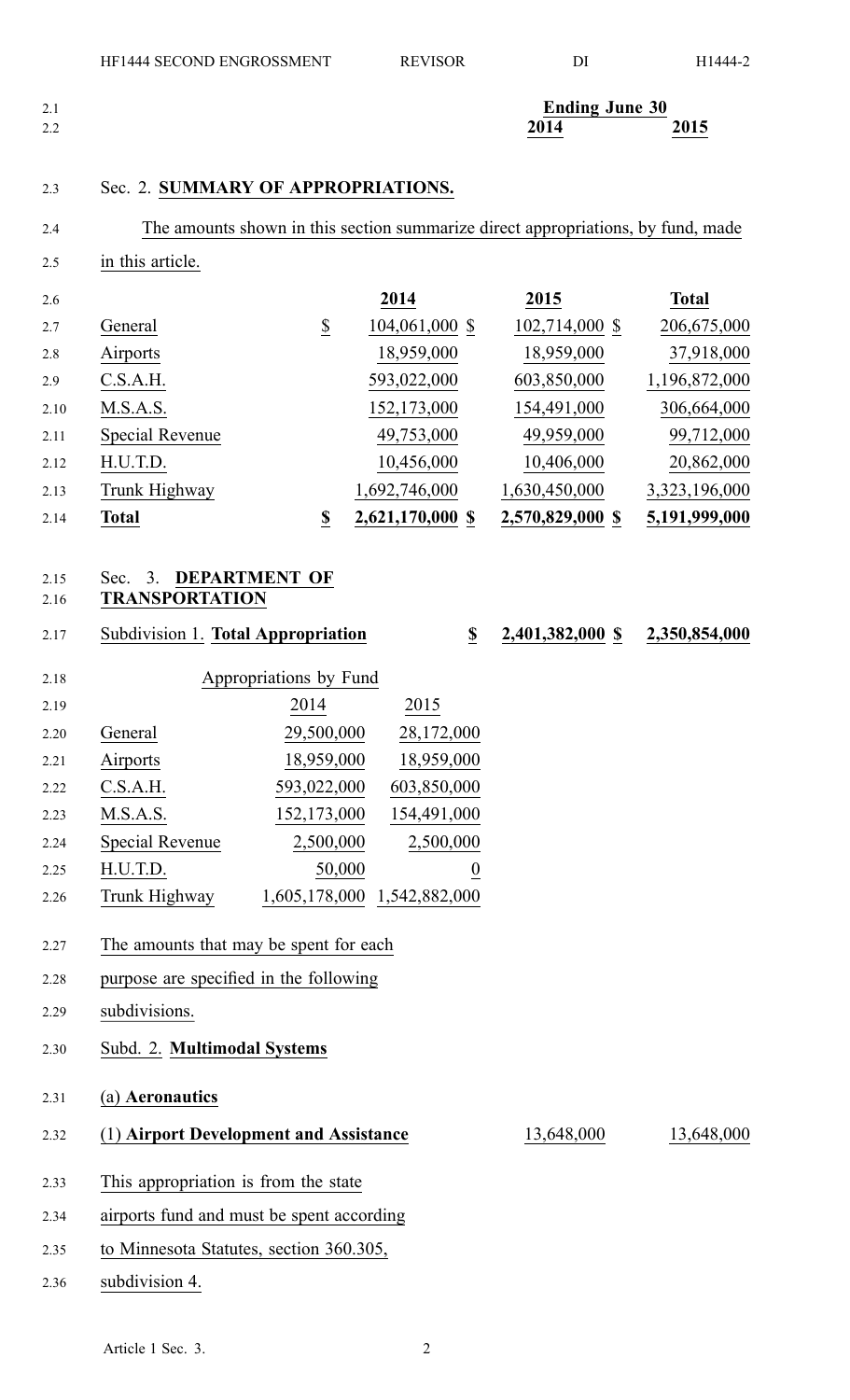|      | HF1444 SECOND ENGROSSMENT                        |                                               | <b>REVISOR</b> | DI         | H1444-2    |
|------|--------------------------------------------------|-----------------------------------------------|----------------|------------|------------|
| 3.1  | The base appropriation is $$14,298,000$ in       |                                               |                |            |            |
| 3.2  |                                                  | each year for fiscal years 2016 and 2017.     |                |            |            |
| 3.3  | Notwithstanding Minnesota Statutes, section      |                                               |                |            |            |
| 3.4  | 16A.28, subdivision 6, this appropriation        |                                               |                |            |            |
| 3.5  | is available until expended. If the              |                                               |                |            |            |
| 3.6  | appropriation for either year is insufficient,   |                                               |                |            |            |
| 3.7  | the appropriation for the other year is          |                                               |                |            |            |
| 3.8  | available for it.                                |                                               |                |            |            |
| 3.9  | (2) Aviation Support and Services                |                                               |                | 6,123,000  | 6,123,000  |
| 3.10 |                                                  | Appropriations by Fund                        |                |            |            |
| 3.11 |                                                  | 2014                                          | 2015           |            |            |
| 3.12 | Airports                                         | 5,286,000                                     | 5,286,000      |            |            |
| 3.13 | Trunk Highway                                    | 837,000                                       | 837,000        |            |            |
| 3.14 | \$65,000 in each year is from the state airports |                                               |                |            |            |
| 3.15 | fund for the Civil Air Patrol.                   |                                               |                |            |            |
| 3.16 | (b) Transit                                      |                                               |                | 25,462,000 | 25,384,000 |
| 3.17 |                                                  | Appropriations by Fund                        |                |            |            |
| 3.18 |                                                  | 2014                                          | 2015           |            |            |
| 3.19 | General                                          | 22,187,000                                    | 22,109,000     |            |            |
| 3.20 | <b>Special Revenue</b>                           | 2,500,000                                     | 2,500,000      |            |            |
| 3.21 | Trunk Highway                                    | 775,000                                       | 775,000        |            |            |
| 3.22 | The special revenue fund appropriation is        |                                               |                |            |            |
| 3.23 | from the vehicle services operating account.     |                                               |                |            |            |
| 3.24 | This is a onetime appropriation.                 |                                               |                |            |            |
| 3.25 | The base appropriation from the general fund     |                                               |                |            |            |
| 3.26 |                                                  | is \$22,908,000 in each year for fiscal years |                |            |            |
| 3.27 | 2016 and 2017.                                   |                                               |                |            |            |
| 3.28 | \$100,000 each year is from the general          |                                               |                |            |            |
| 3.29 | fund for the administrative expenses of the      |                                               |                |            |            |
| 3.30 | Minnesota Council on Transportation Access       |                                               |                |            |            |
| 3.31 | under Minnesota Statutes, section 174.285.       |                                               |                |            |            |
| 3.32 | (c) Safe Routes to School                        |                                               |                | 250,000    | 250,000    |
| 3.33 | This appropriation is from the general fund      |                                               |                |            |            |
| 3.34 | for non-infrastructure activities in the safe    |                                               |                |            |            |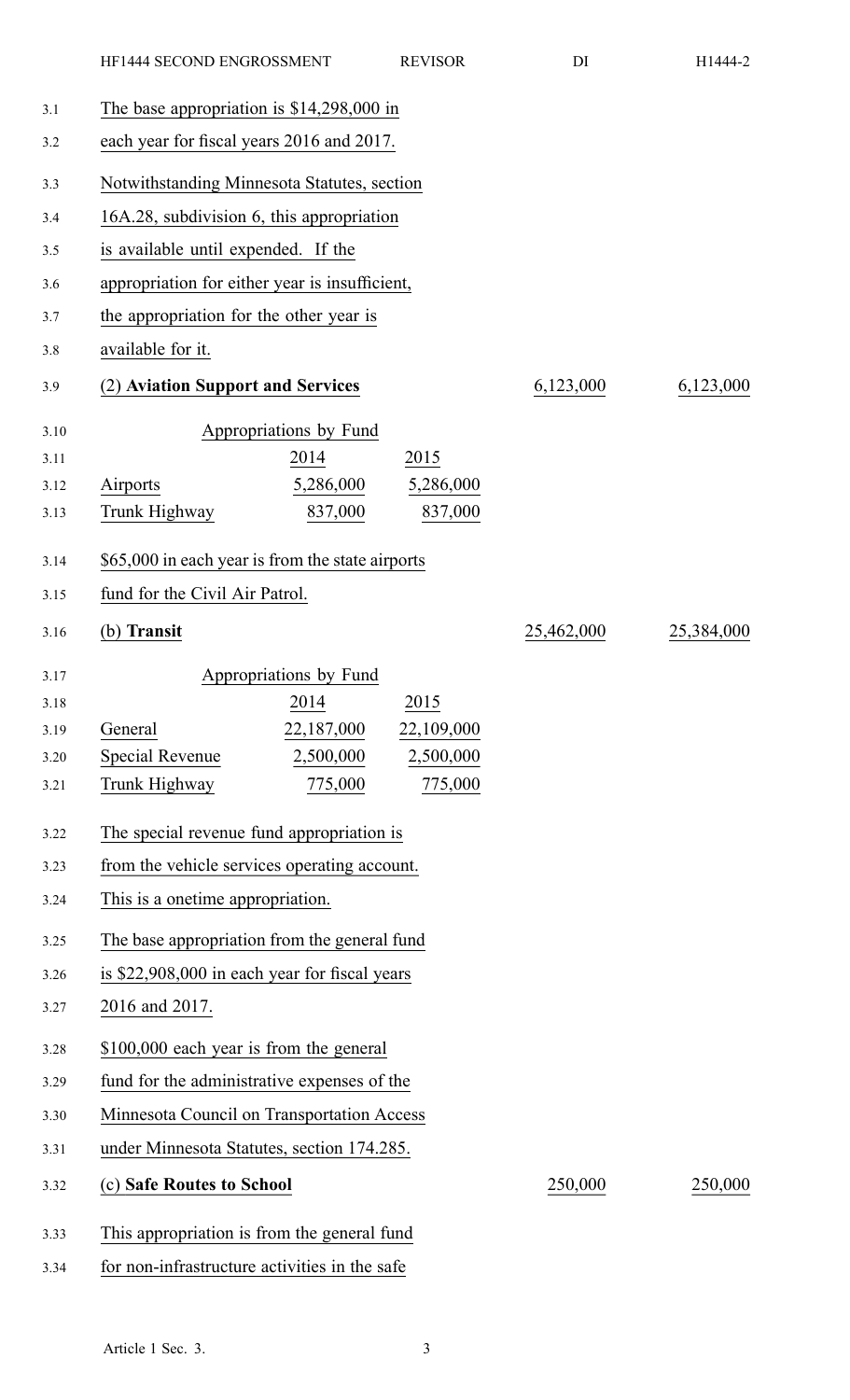|              | HF1444 SECOND ENGROSSMENT                      |                                | <b>REVISOR</b> | DI          | H1444-2     |
|--------------|------------------------------------------------|--------------------------------|----------------|-------------|-------------|
| 4.1          | routes to school program under Minnesota       |                                |                |             |             |
| 4.2          | Statutes, section 174.40, subdivision 7a.      |                                |                |             |             |
| 4.3          | (d) Passenger Rail                             |                                |                | 500,000     | 500,000     |
| 4.4          | This appropriation is from the general         |                                |                |             |             |
| 4.5          | fund for passenger rail system planning,       |                                |                |             |             |
| 4.6          | alternatives analysis, environmental analysis, |                                |                |             |             |
| 4.7          | design, and preliminary engineering under      |                                |                |             |             |
| 4.8          | Minnesota Statutes, sections 174.632 to        |                                |                |             |             |
| 4.9          | 174.636.                                       |                                |                |             |             |
| 4.10         | (e) Freight                                    |                                |                | 6,153,000   | 5,153,000   |
| 4.11         |                                                | Appropriations by Fund         |                |             |             |
| 4.12         |                                                | 2014                           | 2015           |             |             |
| 4.13         | General                                        | 1,256,000                      | 256,000        |             |             |
| 4.14         | Trunk Highway                                  | 4,897,000                      | 4,897,000      |             |             |
| 4.15         | $$1,000,000$ from the general fund in          |                                |                |             |             |
| 4.16         | fiscal year 2014 is for the department's       |                                |                |             |             |
| 4.17         | share of costs associated with cleanup of      |                                |                |             |             |
| 4.18         | contaminated state rail bank property. This    |                                |                |             |             |
| 4.19         | is a onetime appropriation and is available    |                                |                |             |             |
| 4.20         | until expended.                                |                                |                |             |             |
| 4.21         | Subd. 3. State Roads                           |                                |                |             |             |
| 4.22         | (a) Operations and Maintenance                 |                                |                | 262,395,000 | 262,395,000 |
| 4.23         | (b) Program Planning and Delivery Activity     |                                |                |             |             |
| 4.24         | (1) Program Planning and Delivery              |                                |                | 206,883,000 | 206,733,000 |
|              |                                                |                                |                |             |             |
| 4.25<br>4.26 |                                                | Appropriations by Fund<br>2014 | 2015           |             |             |
| 4.27         | General                                        | 100,000                        | $\overline{0}$ |             |             |
| 4.28         | H.U.T.D.                                       | 50,000                         | $\overline{0}$ |             |             |
| 4.29         | Trunk Highway                                  | 206,733,000                    | 206,733,000    |             |             |
| 4.30         | \$130,000 each year is available for           |                                |                |             |             |
| 4.31         | administrative costs of the department's       |                                |                |             |             |
| 4.32         | targeted group business program.               |                                |                |             |             |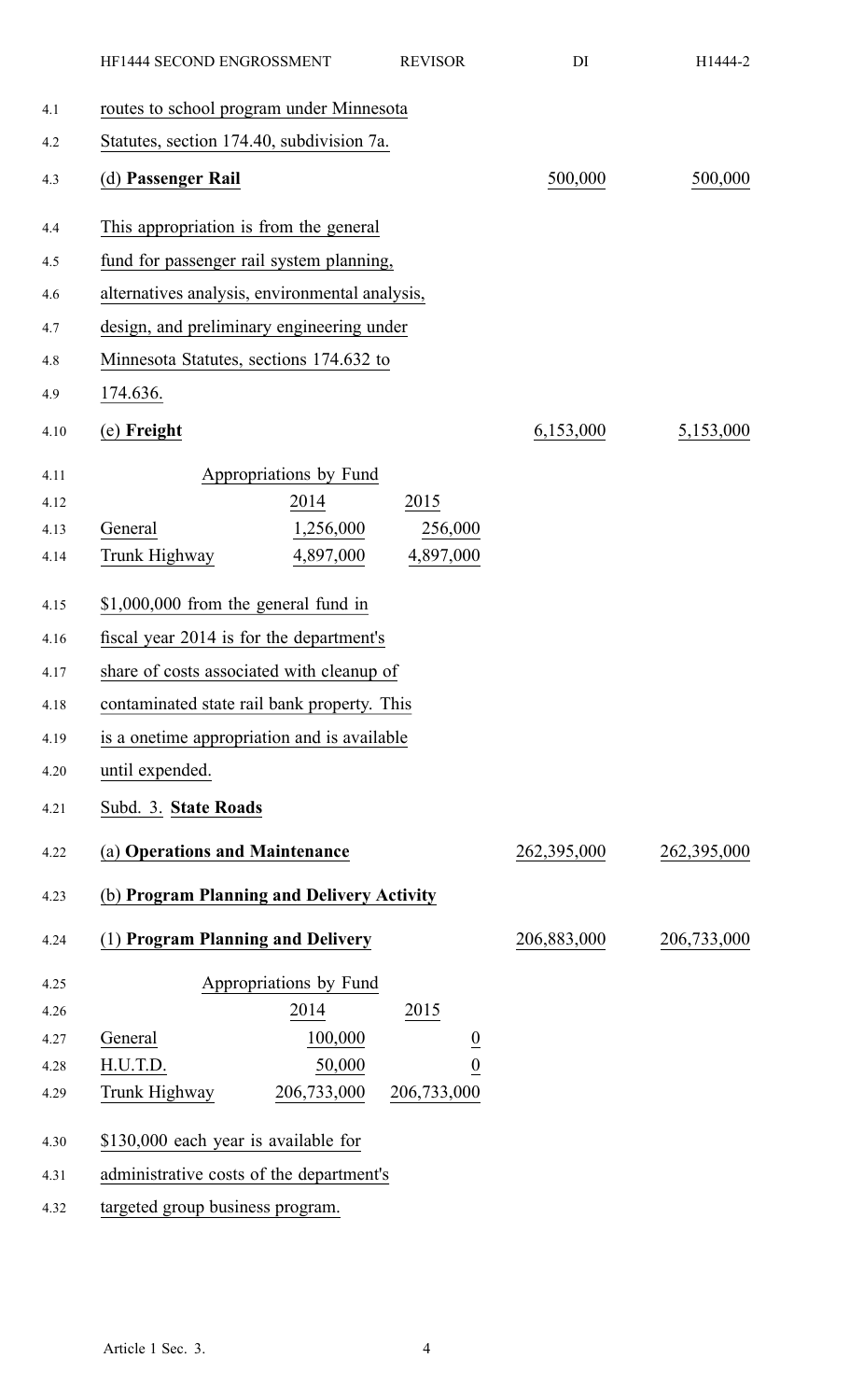| 5.1  | \$266,000 each year is available for grants to |         |         |
|------|------------------------------------------------|---------|---------|
| 5.2  | metropolitan planning organizations outside    |         |         |
| 5.3  | the seven-county metropolitan area.            |         |         |
| 5.4  | \$75,000 each year is available for a          |         |         |
| 5.5  | transportation research contingent account     |         |         |
| 5.6  | to finance research projects that are          |         |         |
| 5.7  | reimbursable from the federal government or    |         |         |
| 5.8  | from other sources. If the appropriation for   |         |         |
| 5.9  | either year is insufficient, the appropriation |         |         |
| 5.10 | for the other year is available for it.        |         |         |
| 5.11 | \$100,000 the first year is from the           |         |         |
| 5.12 | general fund for development and initial       |         |         |
| 5.13 | implementation of the corridors of commerce    |         |         |
| 5.14 | program established under Minnesota            |         |         |
| 5.15 | Statutes, section 161.088, including but       |         |         |
| 5.16 | not limited to establishment of program        |         |         |
| 5.17 | requirements, identification and analysis of   |         |         |
| 5.18 | candidate projects, and legislative reporting. |         |         |
| 5.19 | This is a onetime appropriation.               |         |         |
| 5.20 | \$50,000 the first year is from the highway    |         |         |
| 5.21 | user tax distribution fund to the commissioner |         |         |
| 5.22 | for a grant to the Humphrey School of Public   |         |         |
| 5.23 | Affairs at the University of Minnesota for     |         |         |
| 5.24 | WorkPlace Telework program congestion          |         |         |
| 5.25 | relief efforts consisting of maintenance of    |         |         |
| 5.26 | Web site tools and content. This is a onetime. |         |         |
| 5.27 | appropriation and is available in the second   |         |         |
| 5.28 | year.                                          |         |         |
| 5.29 | <b>Transportation Research</b>                 | 150,000 | 150,000 |
| 5.30 | This appropriation is from the general fund    |         |         |
| 5.31 | for grants to the Humphrey School of Public    |         |         |
| 5.32 | Affairs at the University of Minnesota         |         |         |
| 5.33 | for research on transportation policy and      |         |         |
| 5.34 | economic competitiveness, including but        |         |         |
| 5.35 | not limited to innovative transportation       |         |         |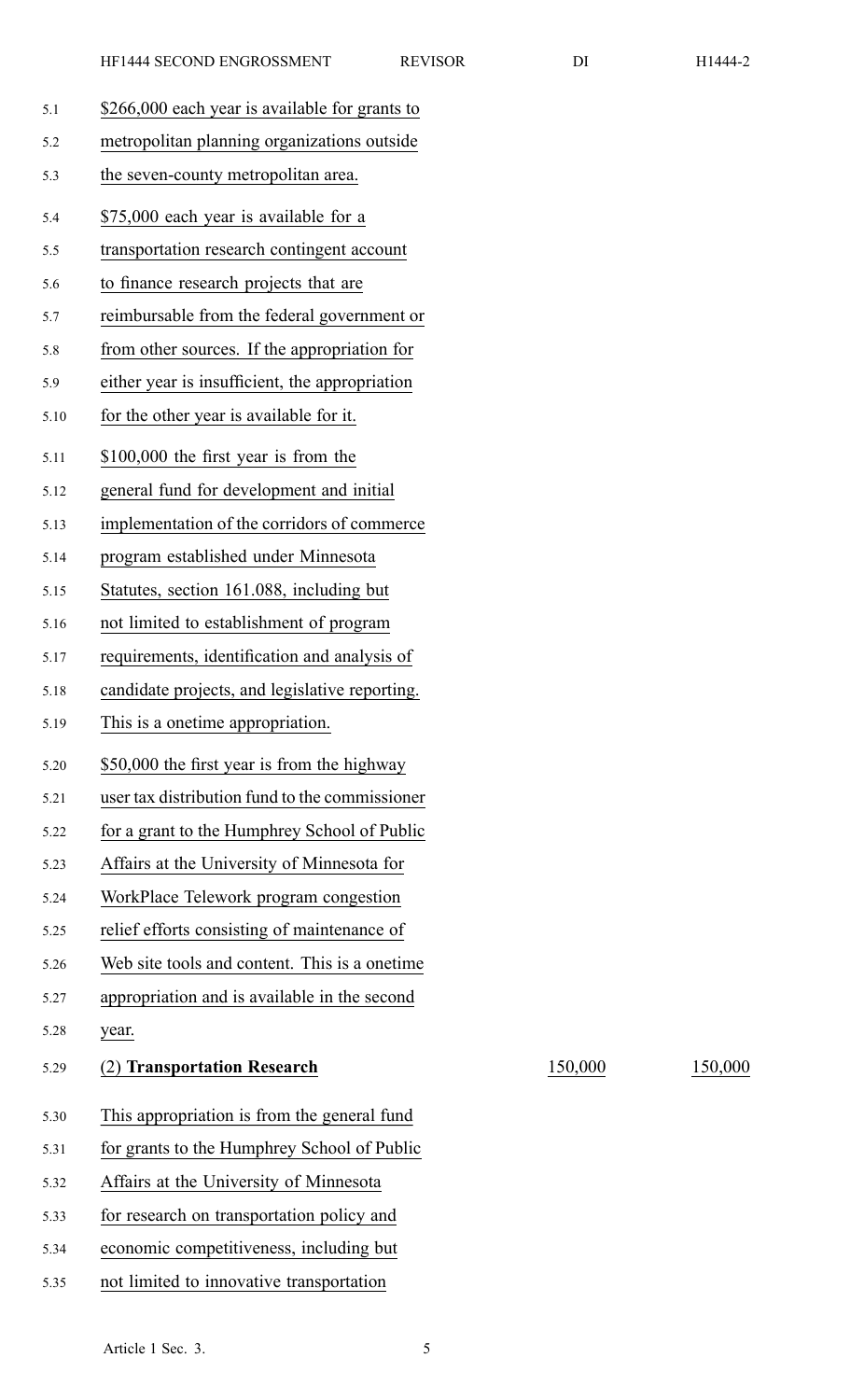| 6.1          | finance options and economic development,               |             |             |
|--------------|---------------------------------------------------------|-------------|-------------|
| 6.2          | transportation impacts of industry clusters             |             |             |
| 6.3          | and freight, and transportation technology              |             |             |
| 6.4          | impacts on economic competitiveness.                    |             |             |
| 6.5          | The base appropriation is \$150,000 each year           |             |             |
| 6.6          | for fiscal years 2016 to 2018 and \$0 each              |             |             |
| 6.7          | fiscal year thereafter.                                 |             |             |
| 6.8          | (3) Transportation Planning                             | 900,000     | 900,000     |
| 6.9          | This appropriation is for grants for                    |             |             |
| 6.10         | transportation studies outside the                      |             |             |
| 6.11         | metropolitan area to identify critical                  |             |             |
| 6.12         | concerns, problems, and issues. These                   |             |             |
| 6.13         | grants are available: (i) to regional                   |             |             |
| 6.14         | development commissions; (ii) in regions                |             |             |
| 6.15         | where no regional development commission                |             |             |
| 6.16         | is functioning, to joint powers boards                  |             |             |
| 6.17         | established under agreement of two or                   |             |             |
| 6.18         | more political subdivisions in the region to            |             |             |
| 6.19         | exercise the planning functions of a regional           |             |             |
| 6.20         | development commission; and (iii) in regions            |             |             |
| 6.21         | where no regional development commission                |             |             |
| 6.22         | or joint powers board is functioning, to the            |             |             |
| 6.23         | department's district office for that region.           |             |             |
| 6.24         | (c) State Road Construction Activity                    |             |             |
| 6.25         | (1) State Road Construction                             | 899,400,000 | 805,600,000 |
| 6.26         | It is estimated that these appropriations will          |             |             |
| 6.27         | be funded as follows:                                   |             |             |
| 6.28         | Appropriations by Fund                                  |             |             |
| 6.29         | 2014<br>2015                                            |             |             |
| 6.30<br>6.31 | Federal Highway<br>489,200,000<br>Aid<br>482,200,000    |             |             |
| 6.32         | <b>Highway User Taxes</b><br>410,200,000<br>323,400,000 |             |             |

HF1444 SECOND ENGROSSMENT REVISOR DI H1444-2

- 6.33 The commissioner of transportation shall
- 6.34 notify the chairs and ranking minority
- 6.35 members of the legislative committees with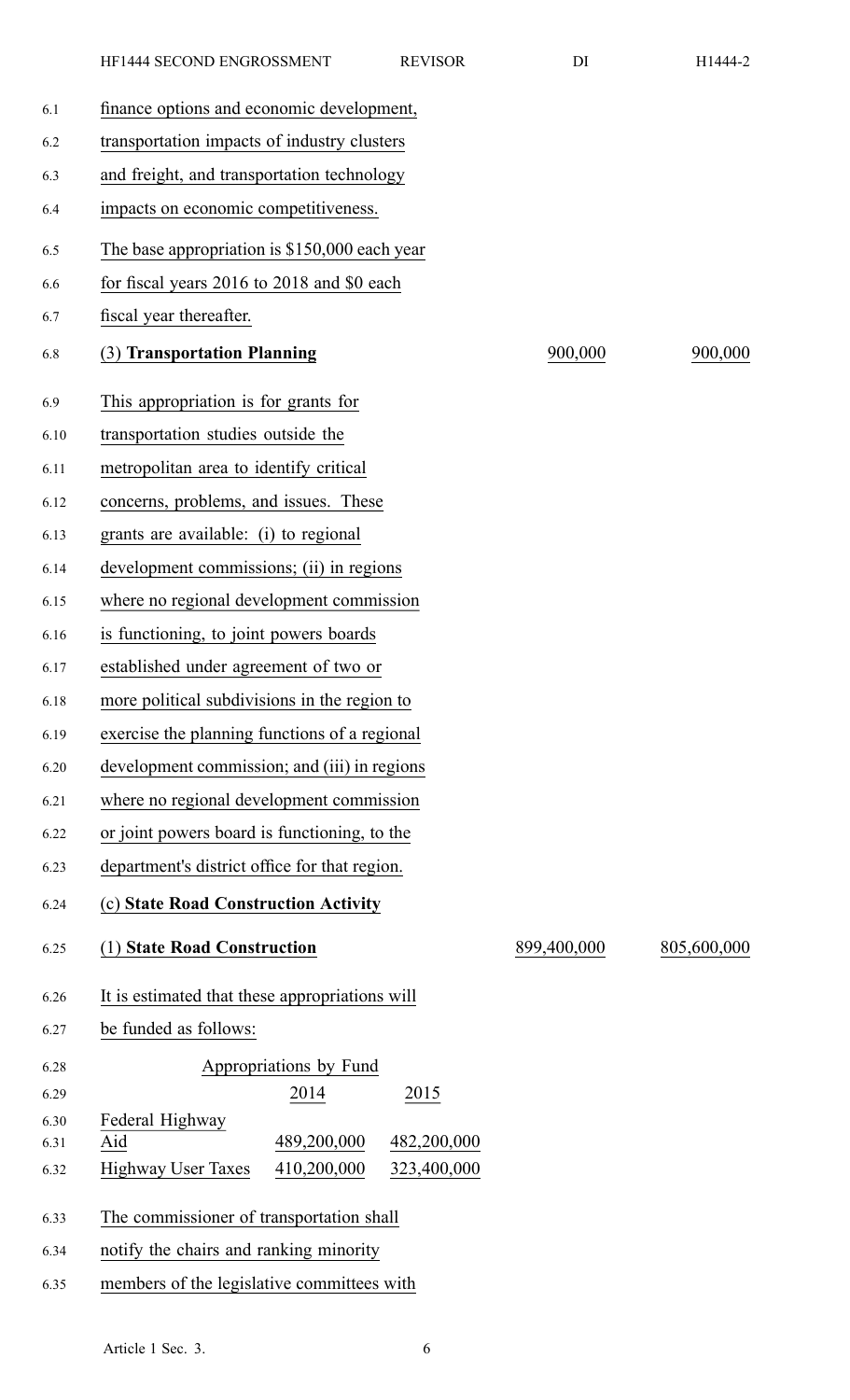1,000,000 1,000,000

| 7.1          | jurisdiction over transportation finance of                 |
|--------------|-------------------------------------------------------------|
| 7.2          | any significant events that should cause these              |
| 7.3          | estimates to change.                                        |
| 7.4          | This appropriation is for the actual                        |
| 7.5          | construction, reconstruction, and                           |
| 7.6          | improvement of trunk highways, including                    |
| 7.7          | design-build contracts and consultant usage                 |
| 7.8          | to support these activities. This includes the              |
| 7.9          | cost of actual payment to landowners for                    |
| 7.10         | lands acquired for highway rights-of-way,                   |
| 7.11         | payment to lessees, interest subsidies, and                 |
| 7.12         | relocation expenses.                                        |
| 7.13         | The base appropriation is \$668,000,000 each                |
| 7.14         | year for fiscal years 2016 and 2017.                        |
| 7.15         | The commissioner may expend up to one-half                  |
| 7.16         | of one percent of the federal appropriations                |
| 7.17         | under this clause as grants to opportunity                  |
| 7.18         | industrialization centers and other nonprofit               |
| 7.19         | job training centers for job training programs              |
| 7.20         | related to highway construction.                            |
| 7.21         | The commissioner may transfer up to                         |
| 7.22         | \$15,000,000 each year to the transportation                |
| 7.23         | revolving loan fund.                                        |
| 7.24         | The commissioner may receive money                          |
| 7.25         | covering other shares of the cost of                        |
| 7.26         | partnership projects. These receipts are                    |
| 7.27         | appropriated to the commissioner for these                  |
| 7.28         | projects.                                                   |
| 7.29<br>7.30 | (2) Economic Recovery Funds - Federal<br><b>Highway Aid</b> |
| 7.31         | This appropriation is to complete projects                  |
| 7.32         | using funds made available to the                           |
| 7.33         | commissioner of transportation under                        |
| 7.34         | title XII of the American Recovery and                      |

7.35 Reinvestment Act of 2009, Public Law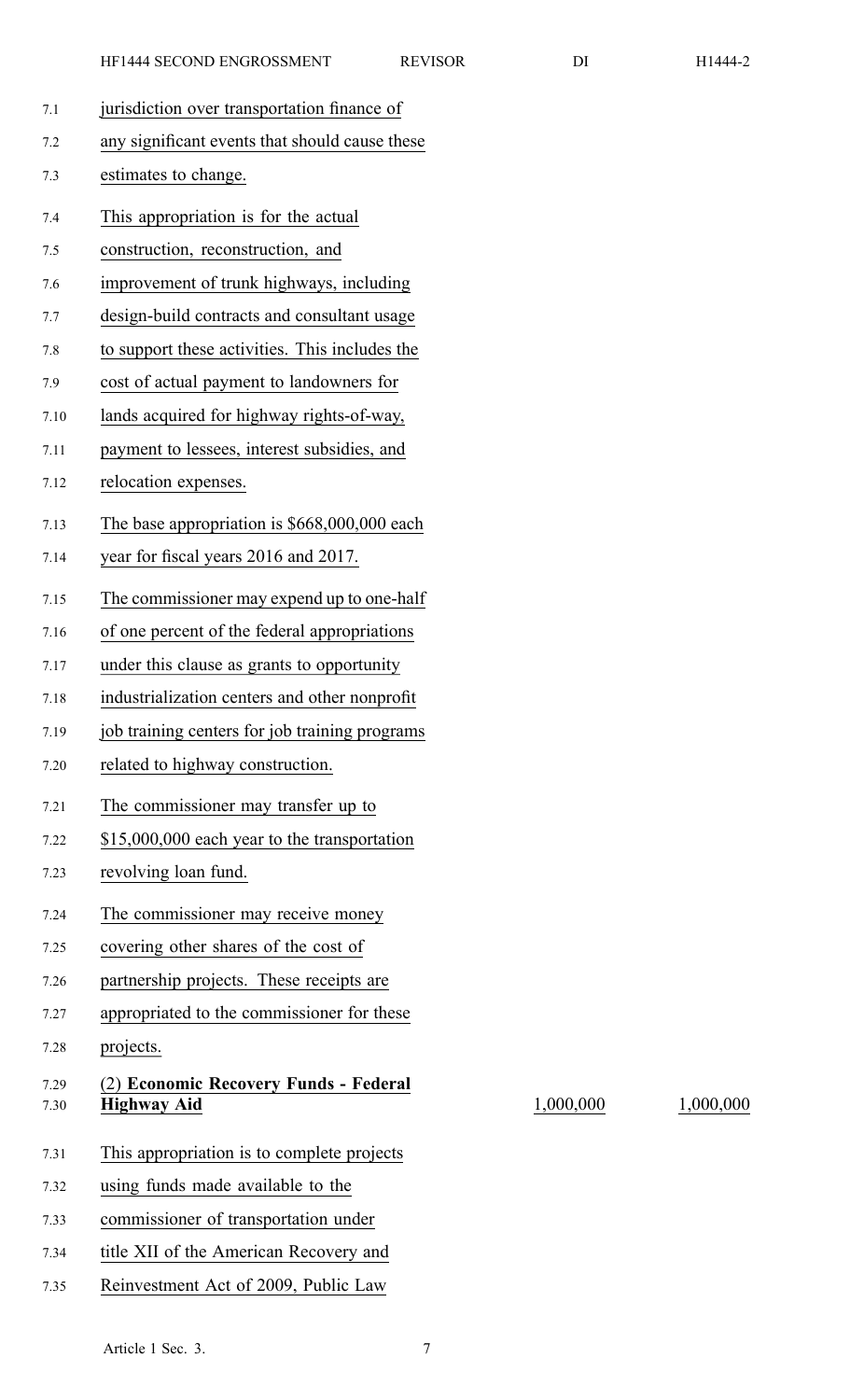|            | HF1444 SECOND ENGROSSMENT                        | <b>REVISOR</b> | DI          | H1444-2     |
|------------|--------------------------------------------------|----------------|-------------|-------------|
| 8.1        | 111-5, and implemented under Minnesota           |                |             |             |
| 8.2        | Statutes, section 161.36, subdivision 7. The     |                |             |             |
| 8.3        | base appropriation is $$1,000,000$ in fiscal     |                |             |             |
| 8.4        | year 2016 and \$0 each fiscal year thereafter.   |                |             |             |
| 8.5<br>8.6 | (3) Transportation Economic Development<br>(TED) |                | 10,000,000  | 10,000,000  |
| 8.7        | Appropriations by Fund                           |                |             |             |
| 8.8        | 2014                                             | 2015           |             |             |
| 8.9        | 5,000,000<br>General                             | 5,000,000      |             |             |
| 8.10       | Trunk Highway<br>5,000,000                       | 5,000,000      |             |             |
| 8.11       | This appropriation is for the transportation     |                |             |             |
| 8.12       | economic development program under               |                |             |             |
| 8.13       | Minnesota Statutes, section 174.12.              |                |             |             |
| 8.14       | (d) Highway Debt Service                         |                | 158,417,000 | 189,821,000 |
| 8.15       | \$148,917,000 the first year and \$180,321,000   |                |             |             |
| 8.16       | the second year are for transfer to the state    |                |             |             |
| 8.17       | bond fund. If an appropriation is insufficient   |                |             |             |
| 8.18       | to make all transfers required in the year       |                |             |             |
| 8.19       | for which it is made, the commissioner of        |                |             |             |
| 8.20       | management and budget shall notify the           |                |             |             |
| 8.21       | senate Committee on Finance and the house        |                |             |             |
| 8.22       | of representatives Committee on Ways and         |                |             |             |
| 8.23       | Means of the amount of the deficiency and        |                |             |             |
| 8.24       | shall then transfer that amount under the        |                |             |             |
| 8.25       | statutory open appropriation. Any excess         |                |             |             |
| 8.26       | appropriation cancels to the trunk highway       |                |             |             |
| 8.27       | fund.                                            |                |             |             |
| 8.28       | (e) Electronic Communications                    |                | 5,171,000   | 5,171,000   |
| 8.29       | Appropriations by Fund                           |                |             |             |
| 8.30       | 2014                                             | 2015           |             |             |
| 8.31       | General<br>3,000                                 | 3,000          |             |             |
| 8.32       | 5,168,000<br>Trunk Highway                       | 5,168,000      |             |             |
| 8.33       | The general fund appropriation is to equip       |                |             |             |
| 8.34       | and operate the Roosevelt signal tower for       |                |             |             |
| 8.35       | Lake of the Woods weather broadcasting.          |                |             |             |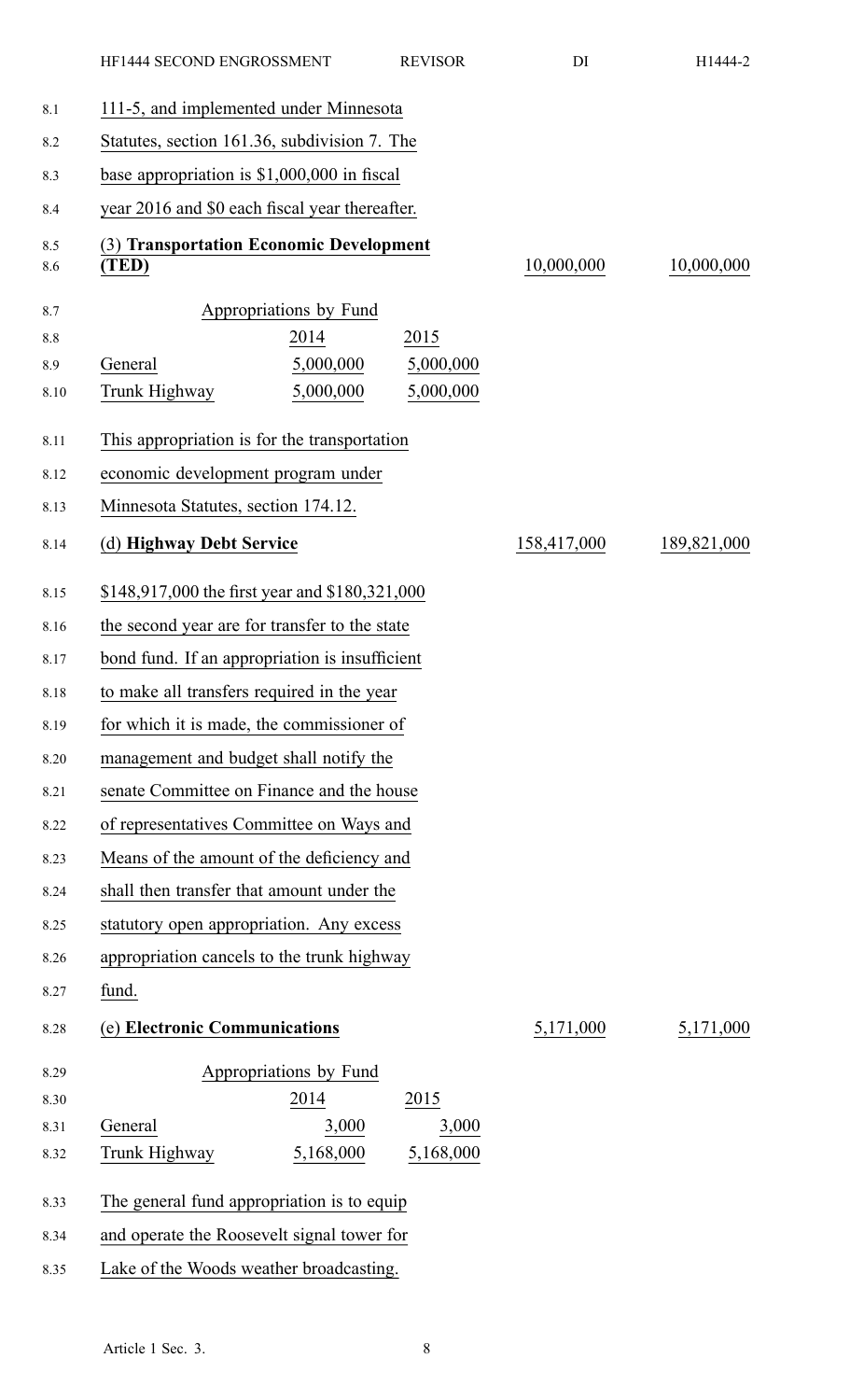| 9.1  | Subd. 4. Local Roads                          |             |             |
|------|-----------------------------------------------|-------------|-------------|
| 9.2  | (a) County State-Aid Roads                    | 593,022,000 | 603,850,000 |
| 9.3  | This appropriation is from the county         |             |             |
| 9.4  | state-aid highway fund under Minnesota        |             |             |
| 9.5  | Statutes, sections 161.082 to 161.085, and    |             |             |
| 9.6  | chapter 162, and is available until spent.    |             |             |
| 9.7  | If the commissioner of transportation         |             |             |
| 9.8  | determines that a balance remains in the      |             |             |
| 9.9  | county state-aid highway fund following       |             |             |
| 9.10 | the appropriations and transfers made in      |             |             |
| 9.11 | this subdivision, and that the appropriations |             |             |
| 9.12 | made are insufficient for advancing county    |             |             |
| 9.13 | state-aid highway projects, an amount         |             |             |
| 9.14 | necessary to advance the projects, not to     |             |             |
| 9.15 | exceed the balance in the county state-aid    |             |             |
| 9.16 | highway fund, is appropriated in each year    |             |             |
| 9.17 | to the commissioner. Within two weeks         |             |             |
| 9.18 | of a determination under this contingent      |             |             |
| 9.19 | appropriation, the commissioner of            |             |             |
| 9.20 | transportation shall notify the commissioner  |             |             |
| 9.21 | of management and budget and the chairs       |             |             |
| 9.22 | and ranking minority members of the           |             |             |
| 9.23 | legislative committees with jurisdiction over |             |             |
| 9.24 | transportation finance concerning funds       |             |             |
| 9.25 | appropriated.                                 |             |             |
| 9.26 | (b) Municipal State-Aid Roads                 | 152,173,000 | 154,491,000 |
| 9.27 | This appropriation is from the municipal      |             |             |
| 9.28 | state-aid street fund for the purposes under  |             |             |
| 9.29 | Minnesota Statutes, chapter 162, and is       |             |             |
| 9.30 | available until spent.                        |             |             |
| 9.31 | If the commissioner of transportation         |             |             |
| 9.32 | determines that a balance remains in the      |             |             |
| 9.33 | municipal state-aid street fund following     |             |             |
| 9.34 | the appropriations made in this subdivision,  |             |             |
|      |                                               |             |             |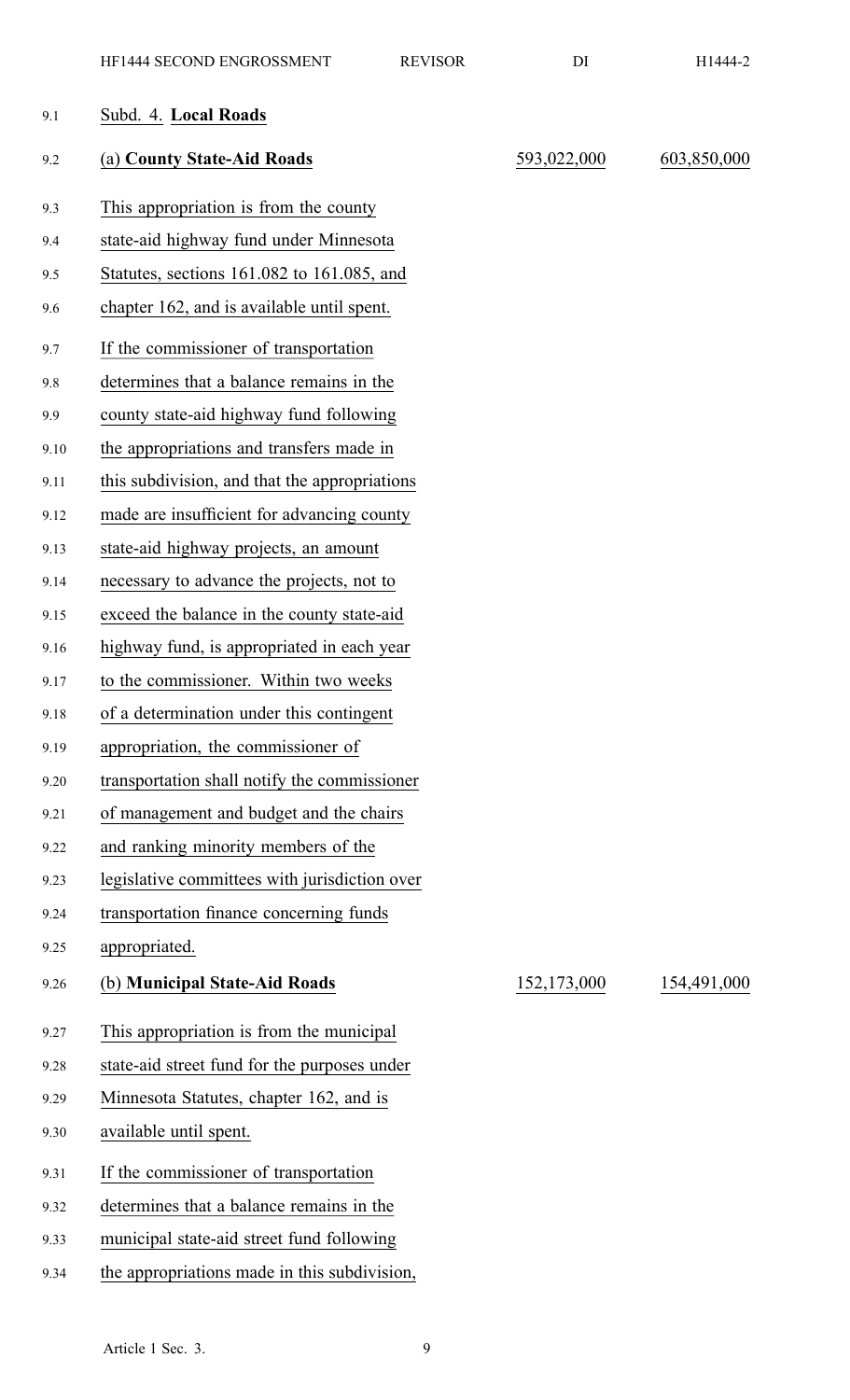| 10.1           | and that the appropriations made are           |            |            |  |
|----------------|------------------------------------------------|------------|------------|--|
| 10.2           | insufficient for advancing municipal state-aid |            |            |  |
| 10.3           | street projects, an amount necessary to        |            |            |  |
| 10.4           | advance the projects, not to exceed the        |            |            |  |
| 10.5           | balance in the municipal state-aid street      |            |            |  |
| 10.6           | fund, is appropriated in each year to          |            |            |  |
| 10.7           | the commissioner. Within two weeks             |            |            |  |
| 10.8           | of a determination under this contingent       |            |            |  |
| 10.9           | appropriation, the commissioner of             |            |            |  |
| 10.10          | transportation shall notify the commissioner   |            |            |  |
| 10.11          | of management and budget and the chairs        |            |            |  |
| 10.12          | and ranking minority members of the            |            |            |  |
| 10.13          | legislative committees with jurisdiction over  |            |            |  |
| 10.14          | transportation finance concerning funds        |            |            |  |
| 10.15          | appropriated.                                  |            |            |  |
| 10.16          | Subd. 5. Agency Management                     |            |            |  |
| 10.17          | (a) Agency Services                            | 41,997,000 | 41,997,000 |  |
|                |                                                |            |            |  |
| 10.18<br>10.19 | Appropriations by Fund<br>2014<br>2015         |            |            |  |
| 10.20          | 25,000<br>25,000<br>Airports                   |            |            |  |
| 10.21          | 41,972,000<br>41,972,000<br>Trunk Highway      |            |            |  |
| 10.22          | (b) Buildings                                  | 17,838,000 | 17,838,000 |  |
| 10.23          | Appropriations by Fund                         |            |            |  |
| 10.24          | 2014<br>2015                                   |            |            |  |
| 10.25          | General<br>54,000<br>54,000                    |            |            |  |
| 10.26          | 17,784,000<br>17,784,000<br>Trunk Highway      |            |            |  |
| 10.27          | If the appropriation for either year is        |            |            |  |
| 10.28          | insufficient, the appropriation for the other  |            |            |  |
| 10.29          | year is available for it.                      |            |            |  |
| 10.30          | Subd. 6. Transfers                             |            |            |  |
| 10.31          | (a) With the approval of the commissioner of   |            |            |  |
| 10.32          | management and budget, the commissioner        |            |            |  |
| 10.33          | of transportation may transfer unencumbered    |            |            |  |
|                |                                                |            |            |  |

10.34 balances among the appropriations from the

10.35 trunk highway fund and the state airports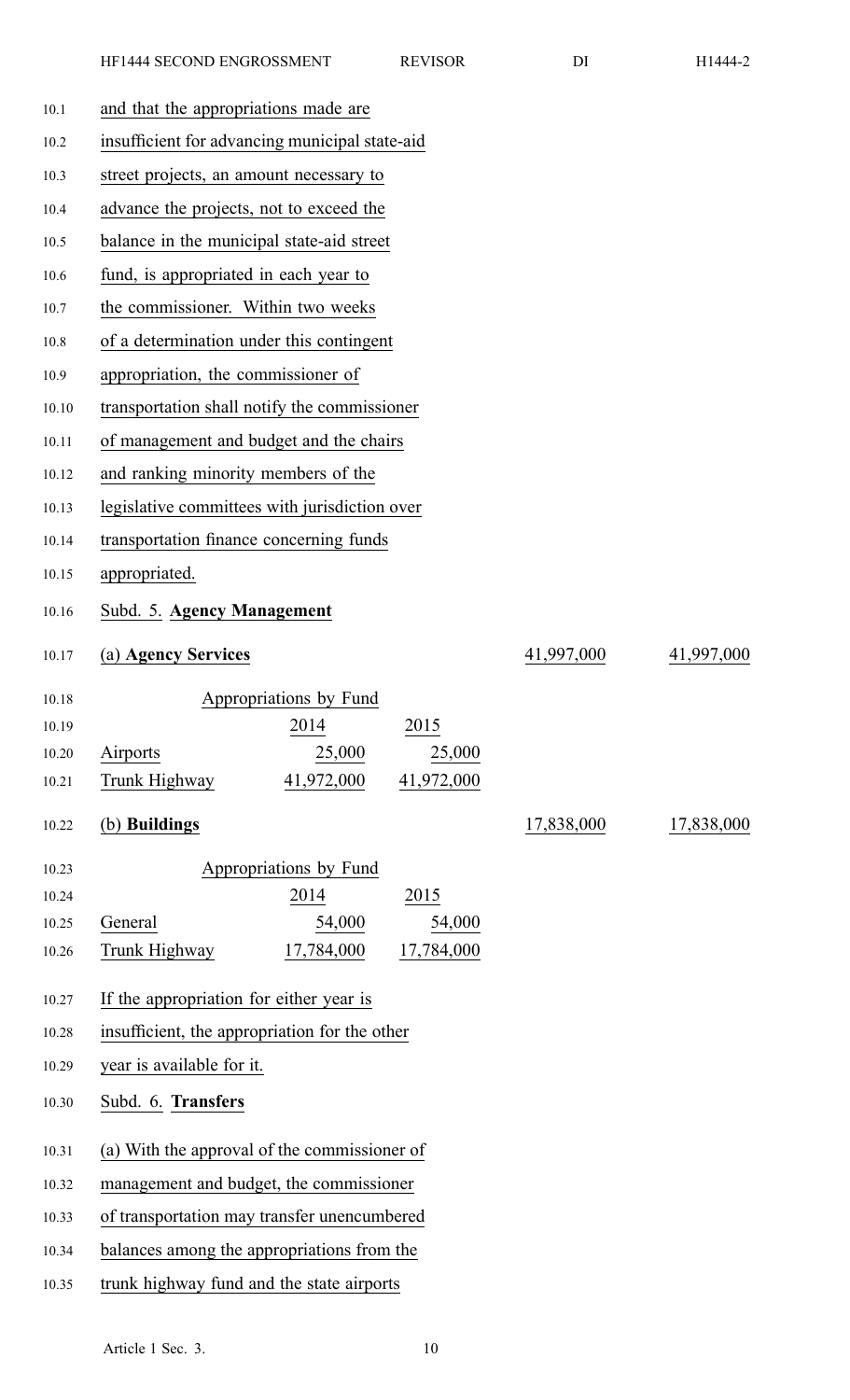| 11.1           | fund made in this section. No transfer                             |
|----------------|--------------------------------------------------------------------|
| 11.2           | may be made from the appropriation for                             |
| 11.3           | state road construction. No transfer may                           |
| 11.4           | be made from the appropriations for debt                           |
| 11.5           | service to any other appropriation. Transfers                      |
| 11.6           | under this subdivision may not be made                             |
| 11.7           | between funds. Transfers between programs                          |
| 11.8           | must be reported immediately to the chairs                         |
| 11.9           | and ranking minority members of the                                |
| 11.10          | legislative committees with jurisdiction over                      |
| 11.11          | transportation finance.                                            |
| 11.12          | (b) The commissioner shall transfer from                           |
| 11.13          | the flexible highway account in the county                         |
| 11.14          | state-aid highway fund: $(1)$ \$3,700,000 in                       |
| 11.15          | the first year to the trunk highway fund; and                      |
| 11.16          | (2) the remainder in each year to the county                       |
| 11.17          | turnback account in the county state-aid                           |
| 11.18          | highway fund. The funds transferred are                            |
| 11.19          | for highway turnback purposes as provided                          |
| 11.20          | under Minnesota Statutes, section 161.081,                         |
| 11.21          | subdivision 3.                                                     |
| 11.22<br>11.23 | Subd. 7. Previous State Road Construction<br><b>Appropriations</b> |
| 11.24          | Any money appropriated to the commissioner                         |
| 11.25          | of transportation for state road construction                      |
| 11.26          | for any fiscal year before the first year is                       |
| 11.27          | available to the commissioner during the                           |
| 11.28          | biennium to the extent that the commissioner                       |
| 11.29          |                                                                    |
|                | spends the money on the state road                                 |
| 11.30          | construction project for which the money                           |
| 11.31          | was originally encumbered during the fiscal                        |
| 11.32          | year for which it was appropriated. The                            |
| 11.33          | commissioner of transportation shall report to                     |
| 11.34          | the commissioner of management and budget                          |
| 11.35          | by August 1, 2013, and August 1, 2014, on                          |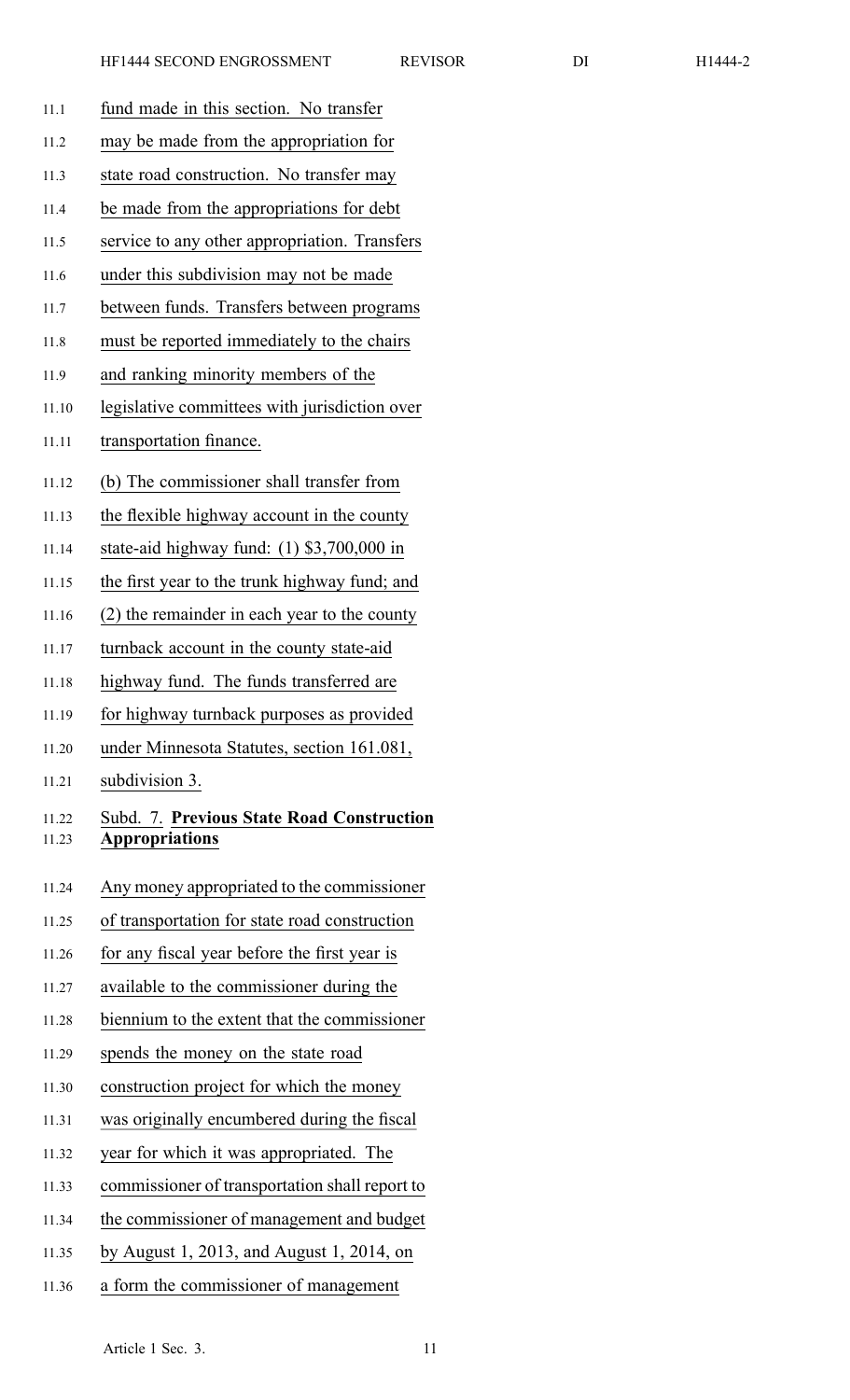|      | HF1444 SECOND ENGROSSMENT                 | <b>REVISOR</b> | DI | H1444-2 |
|------|-------------------------------------------|----------------|----|---------|
| 12.1 | and budget provides, on expenditures made |                |    |         |
| 12.2 | during the previous fiscal year that are  |                |    |         |
| 12.3 | authorized by this subdivision.           |                |    |         |
| 12.4 | Subd. 8. Contingent Appropriation         |                |    |         |
| 12.5 | The commissioner of transportation, with  |                |    |         |
| 12.6 | the approval of the governor and the      |                |    |         |
| 12.7 | written approval of at least five members |                |    |         |
|      |                                           |                |    |         |

12.8 of <sup>a</sup> group consisting of the members of

- 12.9 the Legislative Advisory Commission
- 12.10 under Minnesota Statutes, section 3.30,
- 12.11 and the ranking minority members of the
- 12.12 legislative committees with jurisdiction over
- 12.13 transportation finance, may transfer all or
- 12.14 par<sup>t</sup> of the unappropriated balance in the
- 12.15 trunk highway fund to an appropriation:
- 12.16 (1) for trunk highway design, construction,
- 12.17 or inspection in order to take advantage of
- 12.18 an unanticipated receipt of income to the
- 12.19 trunk highway fund or to take advantage
- 12.20 of federal advanced construction funding;
- 12.21 (2) for trunk highway maintenance in order
- 12.22 to meet an emergency; or (3) to pay tort
- 12.23 or environmental claims. Nothing in this
- 12.24 subdivision authorizes the commissioner
- 12.25 to increase the use of federal advanced
- 12.26 construction funding beyond amounts
- 12.27 specifically authorized. Any transfer as
- 12.28 <sup>a</sup> result of the use of federal advanced
- 12.29 construction funding must include an
- 12.30 analysis of the effects on the long-term
- 12.31 trunk highway fund balance. The amount
- 12.32 transferred is appropriated for the purpose of
- 12.33 the account to which it is transferred.

## 12.34 Sec. 4. **METROPOLITAN COUNCIL \$ 64,989,000 \$ 64,970,000**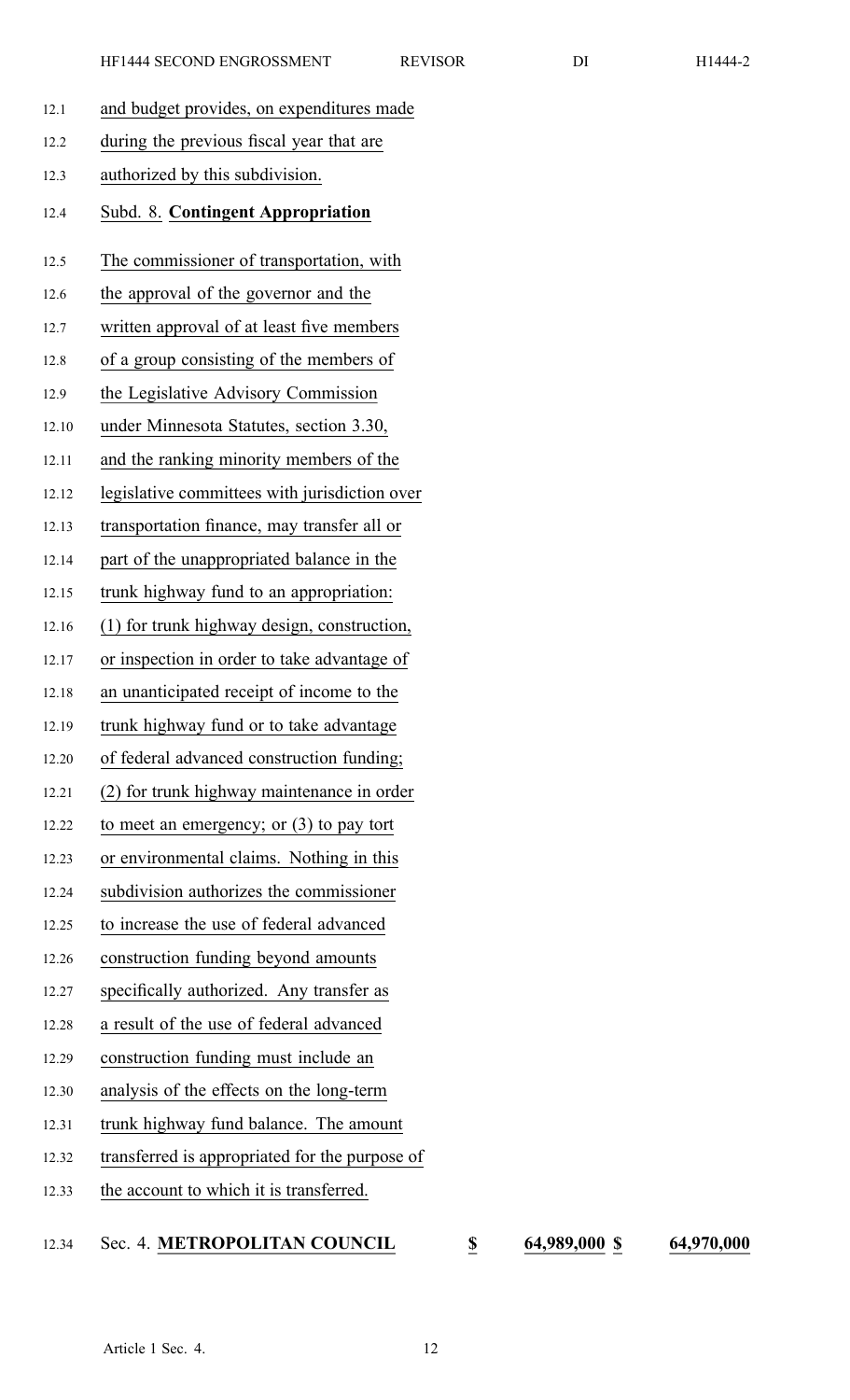13.1 This appropriation is from the general fund

| 13.2  | for transit system operations under Minnesota |                                              |                  |                |             |  |
|-------|-----------------------------------------------|----------------------------------------------|------------------|----------------|-------------|--|
| 13.3  | Statutes, sections 473.371 to 473.449.        |                                              |                  |                |             |  |
| 13.4  |                                               | \$100,000 the first year is for a transitway |                  |                |             |  |
| 13.5  | expansion implementation plan as specified    |                                              |                  |                |             |  |
| 13.6  | in article 2, section 19. This is a onetime   |                                              |                  |                |             |  |
| 13.7  | appropriation.                                |                                              |                  |                |             |  |
| 13.8  | Sec. 5. DEPARTMENT OF PUBLIC SAFETY           |                                              |                  |                |             |  |
| 13.9  | Subdivision 1. Total Appropriation            |                                              | $\underline{\$}$ | 156,669,000 \$ | 156,875,000 |  |
| 13.10 |                                               | Appropriations by Fund                       |                  |                |             |  |
| 13.11 |                                               | 2014                                         | 2015             |                |             |  |
| 13.12 | General                                       | 9,542,000                                    | 9,542,000        |                |             |  |
| 13.13 | Special Revenue                               | 49,753,000                                   | 49,959,000       |                |             |  |
| 13.14 | H.U.T.D.                                      | 10,406,000                                   | 10,406,000       |                |             |  |
| 13.15 | Trunk Highway                                 | 86,968,000                                   | 86,968,000       |                |             |  |
| 13.16 | The amounts that may be spent for each        |                                              |                  |                |             |  |
| 13.17 | purpose are specified in the following        |                                              |                  |                |             |  |
| 13.18 | subdivisions.                                 |                                              |                  |                |             |  |
| 13.19 | Subd. 2. Administration and Related Services  |                                              |                  |                |             |  |
|       |                                               |                                              |                  |                |             |  |
| 13.20 | (a) Office of Communications                  |                                              |                  | 434,000        | 434,000     |  |
| 13.21 |                                               | Appropriations by Fund                       |                  |                |             |  |
| 13.22 |                                               | 2014                                         | 2015             |                |             |  |
| 13.23 | General                                       | 41,000                                       | 41,000           |                |             |  |
| 13.24 | Trunk Highway                                 | 393,000                                      | 393,000          |                |             |  |
| 13.25 | (b) Public Safety Support Activity            |                                              |                  |                |             |  |
| 13.26 | (1) Public Safety Support                     |                                              |                  | 7,660,000      | 7,660,000   |  |
| 13.27 |                                               | Appropriations by Fund                       |                  |                |             |  |
| 13.28 |                                               | 2014                                         | 2015             |                |             |  |
| 13.29 | General                                       | 2,788,000                                    | 2,788,000        |                |             |  |
| 13.30 | H.U.T.D.                                      | 1,366,000                                    | 1,366,000        |                |             |  |
| 13.31 | Trunk Highway                                 | 3,506,000                                    | 3,506,000        |                |             |  |
| 13.32 | \$380,000 each year is from the general fund  |                                              |                  |                |             |  |

- 13.33 for paymen<sup>t</sup> of public safety officer survivor
- 13.34 benefits under Minnesota Statutes, section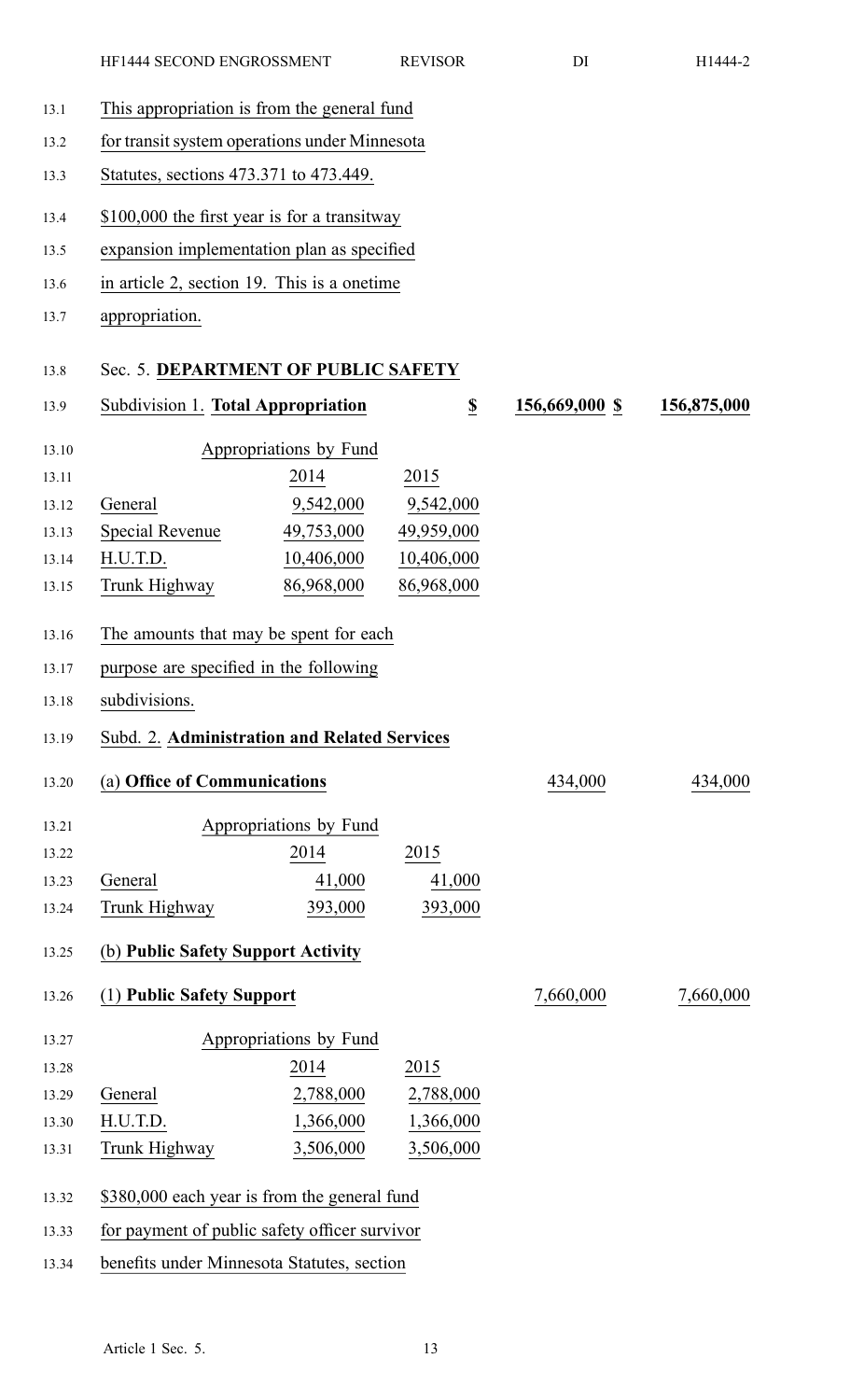| 14.1  | 299A.44. If the appropriation for either year    |
|-------|--------------------------------------------------|
| 14.2  | is insufficient, the appropriation for the other |
| 14.3  | year is available for it.                        |
| 14.4  | \$1,367,000 each year is from the general fund   |
| 14.5  | to be deposited in the public safety officer's   |
| 14.6  | benefit account. This money is available for     |
| 14.7  | reimbursements under Minnesota Statutes,         |
| 14.8  | section 299A.465.                                |
| 14.9  | \$792,000 each year is from the general          |
| 14.10 | fund for transfer by the commissioner of         |
| 14.11 | management and budget to the trunk highway       |
| 14.12 | fund on December 31, 2013, and December          |
| 14.13 | 31, 2014, respectively, in order to reimburse    |
| 14.14 | the trunk highway fund for expenses not          |
| 14.15 | related to the fund. These represent amounts     |
| 14.16 | appropriated out of the trunk highway            |
| 14.17 | fund for general fund purposes in the            |
| 14.18 | administration and related services program.     |
| 14.19 | \$610,000 each year is from the highway          |
| 14.20 | user tax distribution fund for transfer by the   |
| 14.21 | commissioner of management and budget            |
| 14.22 | to the trunk highway fund on December 31,        |
| 14.23 | 2013, and December 31, 2014, respectively,       |
| 14.24 | in order to reimburse the trunk highway          |
| 14.25 | fund for expenses not related to the fund.       |
| 14.26 | These represent amounts appropriated out         |
| 14.27 | of the trunk highway fund for highway            |
| 14.28 | user tax distribution fund purposes in the       |
| 14.29 | administration and related services program.     |
| 14.30 | \$716,000 each year is from the highway          |
| 14.31 | user tax distribution fund for transfer by the   |
| 14.32 | commissioner of management and budget to         |
| 14.33 | the general fund on December 31, 2013, and       |
| 14.34 | December 31, 2014, respectively, in order to     |
| 14.35 | reimburse the general fund for expenses not      |
|       |                                                  |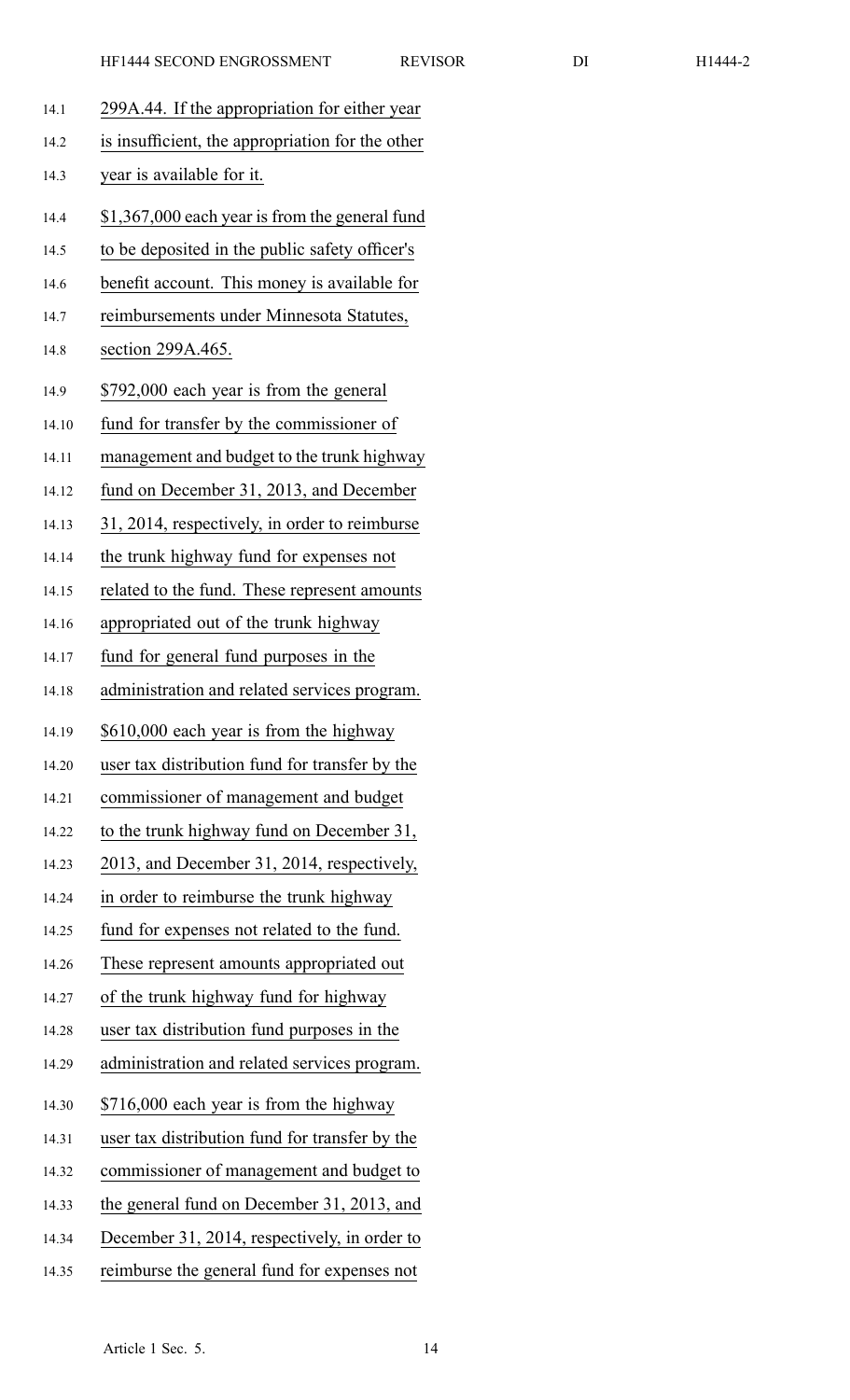|       | HF1444 SECOND ENGROSSMENT                      |                        | <b>REVISOR</b> | DI         | H1444-2    |  |
|-------|------------------------------------------------|------------------------|----------------|------------|------------|--|
| 15.1  | related to the fund. These represent amounts   |                        |                |            |            |  |
| 15.2  | appropriated out of the general fund for       |                        |                |            |            |  |
| 15.3  | operation of the criminal justice data network |                        |                |            |            |  |
| 15.4  | related to driver and motor vehicle licensing. |                        |                |            |            |  |
| 15.5  | (2) Soft Body Armor                            |                        |                | 700,000    | 700,000    |  |
| 15.6  |                                                | Appropriations by Fund |                |            |            |  |
| 15.7  |                                                | 2014                   | 2015           |            |            |  |
| 15.8  | General                                        | 600,000                | 600,000        |            |            |  |
| 15.9  | Trunk Highway                                  | 100,000                | 100,000        |            |            |  |
| 15.10 | This appropriation is for soft body armor      |                        |                |            |            |  |
| 15.11 | reimbursements under Minnesota Statutes,       |                        |                |            |            |  |
| 15.12 | section 299A.38.                               |                        |                |            |            |  |
| 15.13 | (c) Technical Support Services                 |                        |                | 3,834,000  | 3,834,000  |  |
| 15.14 |                                                | Appropriations by Fund |                |            |            |  |
| 15.15 |                                                | 2014                   | 2015           |            |            |  |
| 15.16 | General                                        | 1,471,000              | 1,471,000      |            |            |  |
| 15.17 | H.U.T.D.                                       | 19,000                 | 19,000         |            |            |  |
| 15.18 | Trunk Highway                                  | 2,344,000              | 2,344,000      |            |            |  |
| 15.19 | Subd. 3. State Patrol                          |                        |                |            |            |  |
| 15.20 | (a) Patrolling Highways                        |                        |                | 72,522,000 | 72,522,000 |  |
| 15.21 |                                                | Appropriations by Fund |                |            |            |  |
| 15.22 |                                                | 2014                   | 2015           |            |            |  |
| 15.23 | General                                        | 37,000                 | 37,000         |            |            |  |
| 15.24 | H.U.T.D.                                       | 92,000                 | 92,000         |            |            |  |
| 15.25 | Trunk Highway                                  | 72,393,000             | 72,393,000     |            |            |  |
| 15.26 | (b) Commercial Vehicle Enforcement             |                        |                | 7,796,000  | 7,796,000  |  |
| 15.27 | (c) Capitol Security                           |                        |                | 4,605,000  | 4,605,000  |  |
| 15.28 | This appropriation is from the general fund.   |                        |                |            |            |  |
| 15.29 | \$1,500,000 each year is to implement the      |                        |                |            |            |  |
| 15.30 | recommendations of the advisory committee      |                        |                |            |            |  |
| 15.31 | on Capitol Area Security under Minnesota       |                        |                |            |            |  |
| 15.32 | Statutes, section 299E.04.                     |                        |                |            |            |  |
| 15.33 | The commissioner may not: $(1)$ spend any      |                        |                |            |            |  |
| 15.34 | money from the trunk highway fund for          |                        |                |            |            |  |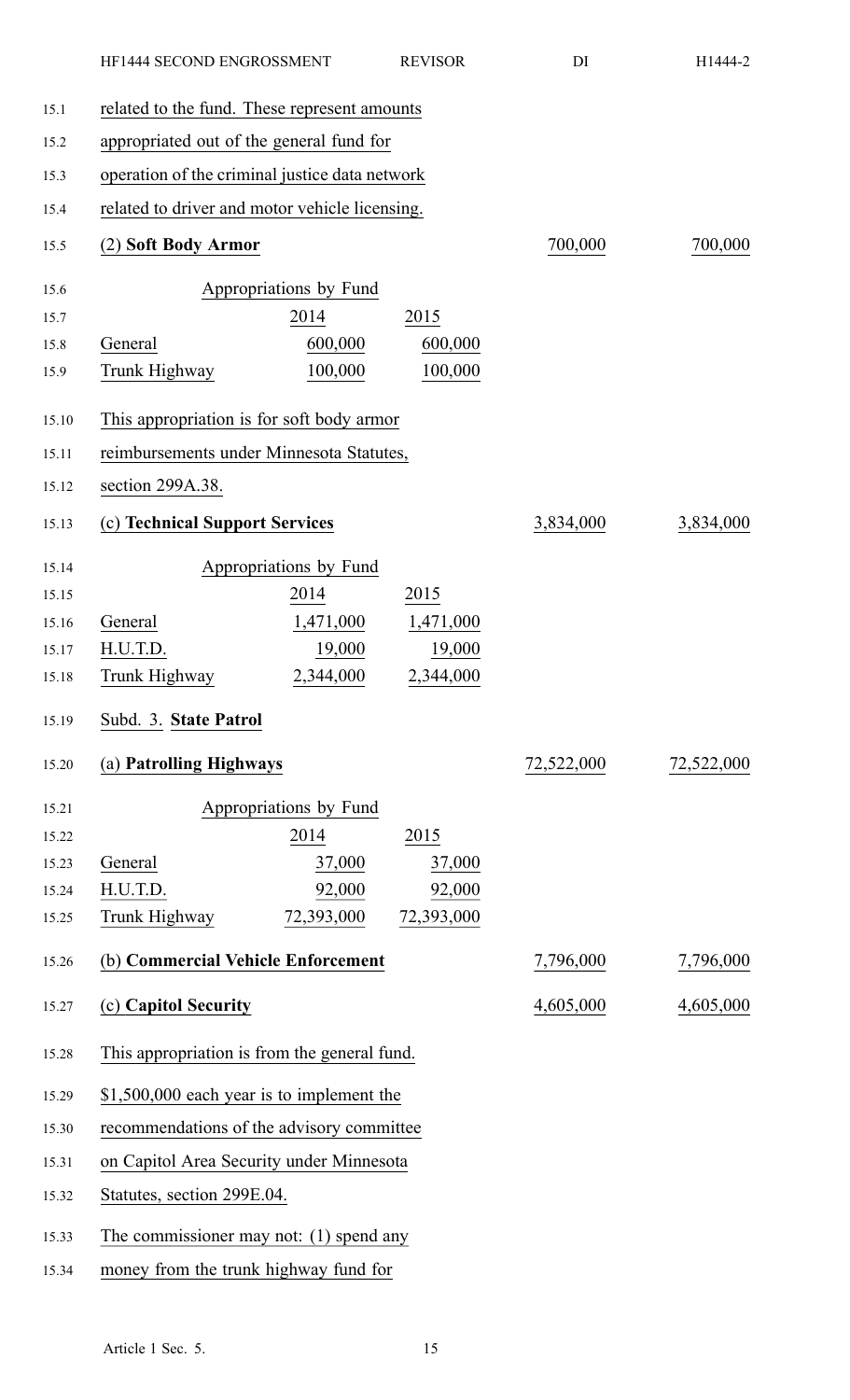|       | HF1444 SECOND ENGROSSMENT<br><b>REVISOR</b>       | DI         | H1444-2    |  |  |
|-------|---------------------------------------------------|------------|------------|--|--|
| 16.1  | Capitol security; or (2) permanently transfer     |            |            |  |  |
| 16.2  | any state trooper from patrolling highways        |            |            |  |  |
| 16.3  | activity to Capitol security.                     |            |            |  |  |
| 16.4  | The commissioner may not transfer any             |            |            |  |  |
| 16.5  | money appropriated to the commissioner            |            |            |  |  |
| 16.6  | under this section: $(1)$ to Capitol security; or |            |            |  |  |
| 16.7  | (2) from Capitol security.                        |            |            |  |  |
| 16.8  | (d) Vehicle Crimes Unit                           | 693,000    | 693,000    |  |  |
| 16.9  | This appropriation is from the highway user       |            |            |  |  |
| 16.10 | tax distribution fund.                            |            |            |  |  |
| 16.11 | This appropriation is to investigate: $(1)$       |            |            |  |  |
| 16.12 | registration tax and motor vehicle sales tax      |            |            |  |  |
| 16.13 | liabilities from individuals and businesses       |            |            |  |  |
| 16.14 | that currently do not pay all taxes owed;         |            |            |  |  |
| 16.15 | and (2) illegal or improper activity related      |            |            |  |  |
| 16.16 | to sale, transfer, titling, and registration of   |            |            |  |  |
| 16.17 | motor vehicles.                                   |            |            |  |  |
| 16.18 | Subd. 4. Driver and Vehicle Services              |            |            |  |  |
| 16.19 | (a) Vehicle Services                              | 27,909,000 | 28,007,000 |  |  |
| 16.20 | Appropriations by Fund                            |            |            |  |  |
| 16.21 | 2014<br>2015                                      |            |            |  |  |
| 16.22 | 19,673,000<br>Special Revenue<br>19,771,000       |            |            |  |  |
| 16.23 | 8,236,000<br>8,236,000<br>H.U.T.D.                |            |            |  |  |
| 16.24 | The special revenue fund appropriation is         |            |            |  |  |
| 16.25 | from the vehicle services operating account.      |            |            |  |  |
| 16.26 | \$650,000 each year is from the special           |            |            |  |  |
| 16.27 | revenue fund for seven additional positions       |            |            |  |  |
| 16.28 | to enhance customer service related to            |            |            |  |  |
| 16.29 | vehicle title issuance.                           |            |            |  |  |
| 16.30 | \$98,000 the second year is from the special      |            |            |  |  |
| 16.31 | revenue fund for the vehicle services portion     |            |            |  |  |
| 16.32 | of a new telephone system and is for transfer     |            |            |  |  |
| 16.33 | to the Office of Enterprise Technology for        |            |            |  |  |
| 16.34 | construction and development of the system.       |            |            |  |  |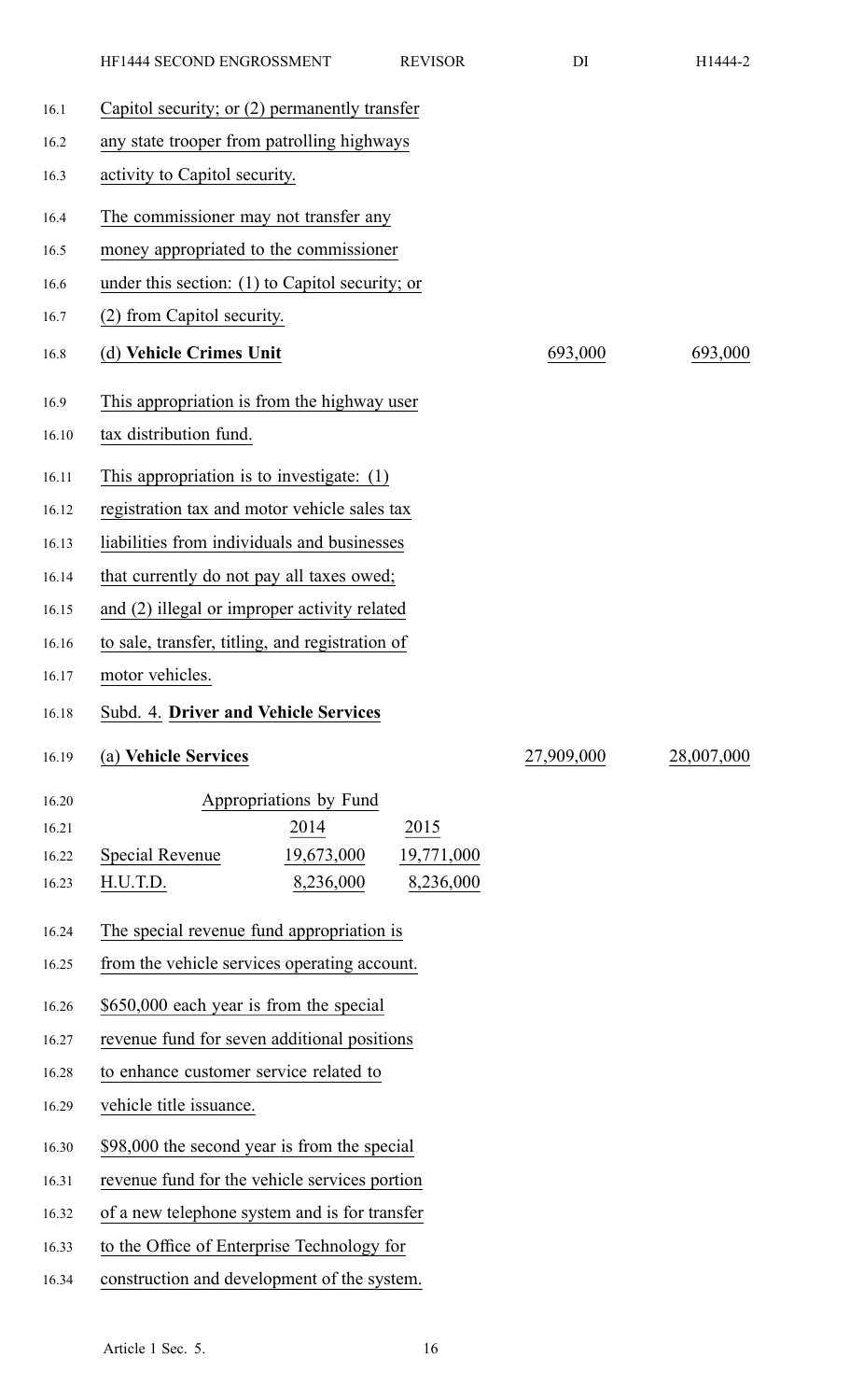| 17.1  | This is a onetime appropriation and is        |                                              |            |            |            |
|-------|-----------------------------------------------|----------------------------------------------|------------|------------|------------|
| 17.2  | available until expended.                     |                                              |            |            |            |
| 17.3  | The base appropriation from the special       |                                              |            |            |            |
| 17.4  | revenue fund is \$19,933,000 for fiscal year  |                                              |            |            |            |
| 17.5  | 2016 and \$19,836,000 for fiscal year 2017.   |                                              |            |            |            |
| 17.6  | (b) Driver Services                           |                                              |            | 28,742,000 | 28,835,000 |
| 17.7  |                                               | Appropriations by Fund                       |            |            |            |
| 17.8  |                                               | 2014                                         | 2015       |            |            |
| 17.9  | Special Revenue                               | 28,741,000                                   | 28,834,000 |            |            |
| 17.10 | Trunk Highway                                 | 1,000                                        | 1,000      |            |            |
| 17.11 | The special revenue fund appropriation is     |                                              |            |            |            |
| 17.12 | from the driver services operating account.   |                                              |            |            |            |
| 17.13 | \$71,000 the second year is from the special  |                                              |            |            |            |
| 17.14 | revenue fund for one additional position      |                                              |            |            |            |
| 17.15 | related to facial recognition.                |                                              |            |            |            |
| 17.16 | \$52,000 the second year is from the special  |                                              |            |            |            |
| 17.17 | revenue fund for the driver services portion  |                                              |            |            |            |
| 17.18 | of a new telephone system and is for transfer |                                              |            |            |            |
| 17.19 | to the Office of Enterprise Technology for    |                                              |            |            |            |
| 17.20 | construction and development of the system.   |                                              |            |            |            |
| 17.21 | This is a onetime appropriation and is        |                                              |            |            |            |
| 17.22 | available until expended.                     |                                              |            |            |            |
| 17.23 | \$15,000 the first year is for the costs of   |                                              |            |            |            |
| 17.24 | rulemaking related to concurrent driver       |                                              |            |            |            |
| 17.25 | education under Minnesota Statutes, section   |                                              |            |            |            |
| 17.26 |                                               | 171.05. This is a onetime appropriation and  |            |            |            |
| 17.27 |                                               | is available for two years after the year of |            |            |            |
| 17.28 | appropriation.                                |                                              |            |            |            |
| 17.29 | The base appropriation from the special       |                                              |            |            |            |
| 17.30 | revenue fund is \$28,923,000 for fiscal year  |                                              |            |            |            |
| 17.31 | 2016 and \$28,870,00 for fiscal year 2017.    |                                              |            |            |            |
| 17.32 | Subd. 5. Traffic Safety                       |                                              |            | 435,000    | 435,000    |
| 17.33 | The commissioner of public safety shall       |                                              |            |            |            |
| 17.34 | spend 50 percent of the money available to    |                                              |            |            |            |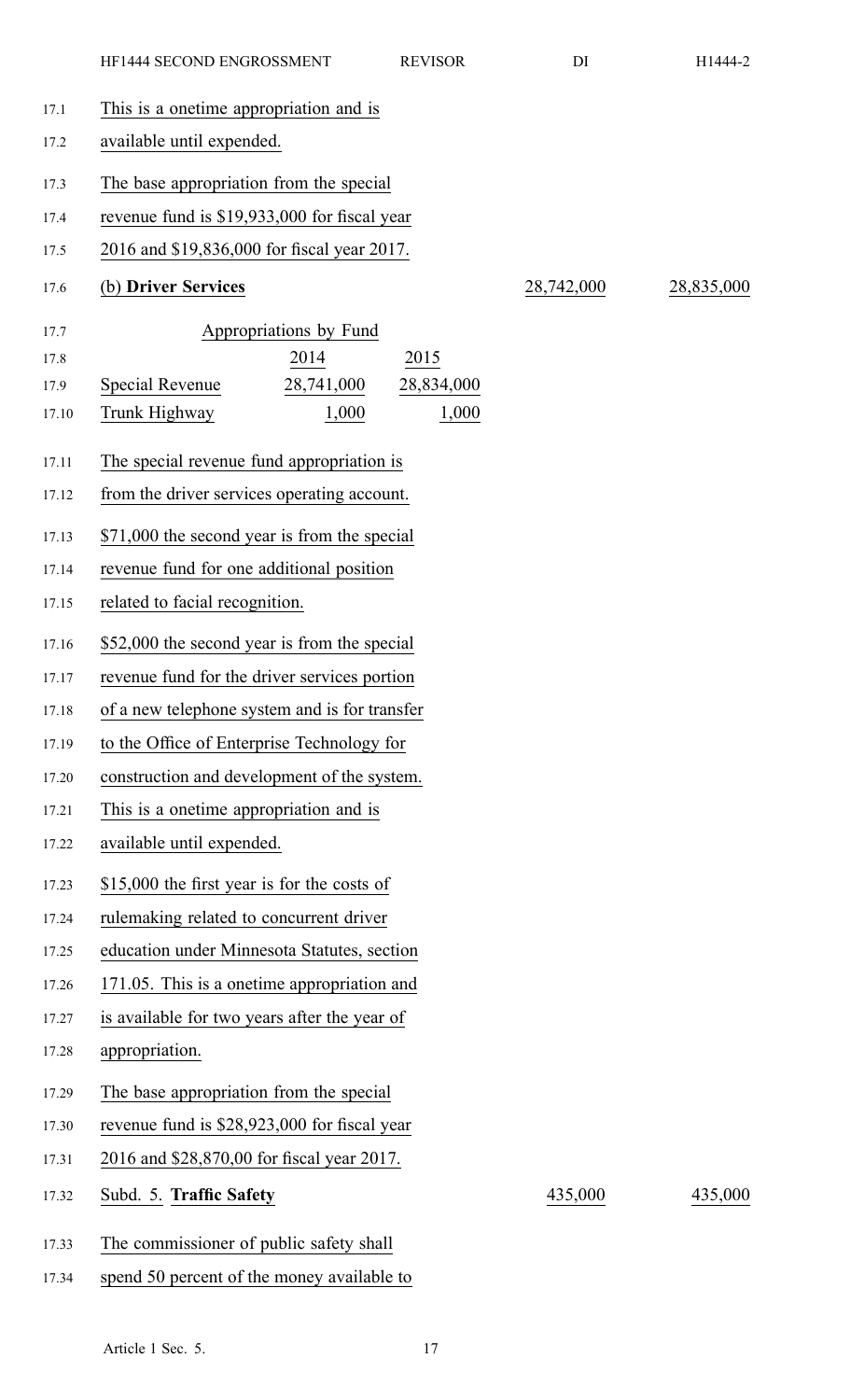|       | HF1444 SECOND ENGROSSMENT                                                                    | <b>REVISOR</b>   | DI         | H1444-2   |
|-------|----------------------------------------------------------------------------------------------|------------------|------------|-----------|
| 18.1  | the state under United States Code, title 23,                                                |                  |            |           |
| 18.2  | section 164, and the remaining 50 percent                                                    |                  |            |           |
| 18.3  | must be transferred to the commissioner                                                      |                  |            |           |
| 18.4  | of transportation for hazard elimination                                                     |                  |            |           |
| 18.5  | activities under United States Code, title 23,                                               |                  |            |           |
| 18.6  | section 152.                                                                                 |                  |            |           |
| 18.7  | Subd. 6. Pipeline Safety                                                                     |                  | 1,354,000  | 1,354,000 |
| 18.8  | This appropriation is from the pipeline safety                                               |                  |            |           |
| 18.9  | account in the special revenue fund.                                                         |                  |            |           |
| 18.10 | Sec. 6. TORT CLAIMS                                                                          | $\underline{\$}$ | 600,000 \$ | 600,000   |
|       |                                                                                              |                  |            |           |
| 18.11 | This appropriation is to the commissioner of                                                 |                  |            |           |
| 18.12 | management and budget.                                                                       |                  |            |           |
| 18.13 | If the appropriation for either year is                                                      |                  |            |           |
| 18.14 | insufficient, the appropriation for the other                                                |                  |            |           |
| 18.15 | year is available for it.                                                                    |                  |            |           |
| 18.16 | Sec. 7. REAUTHORIZATION; 2008 BOND SALE EXPENSES FOR TRUNK                                   |                  |            |           |
| 18.17 | <b>HIGHWAY BONDS.</b>                                                                        |                  |            |           |
| 18.18 | \$1,414,600 of the amount appropriated in Laws 2008, chapter 152, article 2, section         |                  |            |           |
| 18.19 | 6, for trunk highway bond sale expenses, which was reported to the legislature according     |                  |            |           |
| 18.20 | to Minnesota Statutes, section 16A.642, subdivision 1, is reauthorized and does not cancel   |                  |            |           |
| 18.21 | under the terms of that subdivision. This appropriation for the bond sale expenses and the   |                  |            |           |
| 18.22 | bond sale authorization in Laws 2008, chapter 152, article 2, section 7, subdivision 1, as   |                  |            |           |
| 18.23 | amended, are available until December 31, 2019.                                              |                  |            |           |
|       |                                                                                              |                  |            |           |
| 18.24 | <b>EFFECTIVE DATE.</b> This section is effective the day following final enactment.          |                  |            |           |
| 18.25 |                                                                                              | <b>ARTICLE 2</b> |            |           |
| 18.26 | <b>TRANSPORTATION FINANCE AND POLICY</b>                                                     |                  |            |           |
|       |                                                                                              |                  |            |           |
| 18.27 | Section 1. [161.088] CORRIDORS OF COMMERCE PROGRAM.                                          |                  |            |           |
| 18.28 | Subdivision 1. <b>Definitions.</b> For purposes of this section, the following terms have    |                  |            |           |
| 18.29 | the meanings given:                                                                          |                  |            |           |
| 18.30 | (1) "beyond the project limits" means any point that is located outside of the project       |                  |            |           |
| 18.31 | limits and along the same trunk highway, and is located within the same region of the state; |                  |            |           |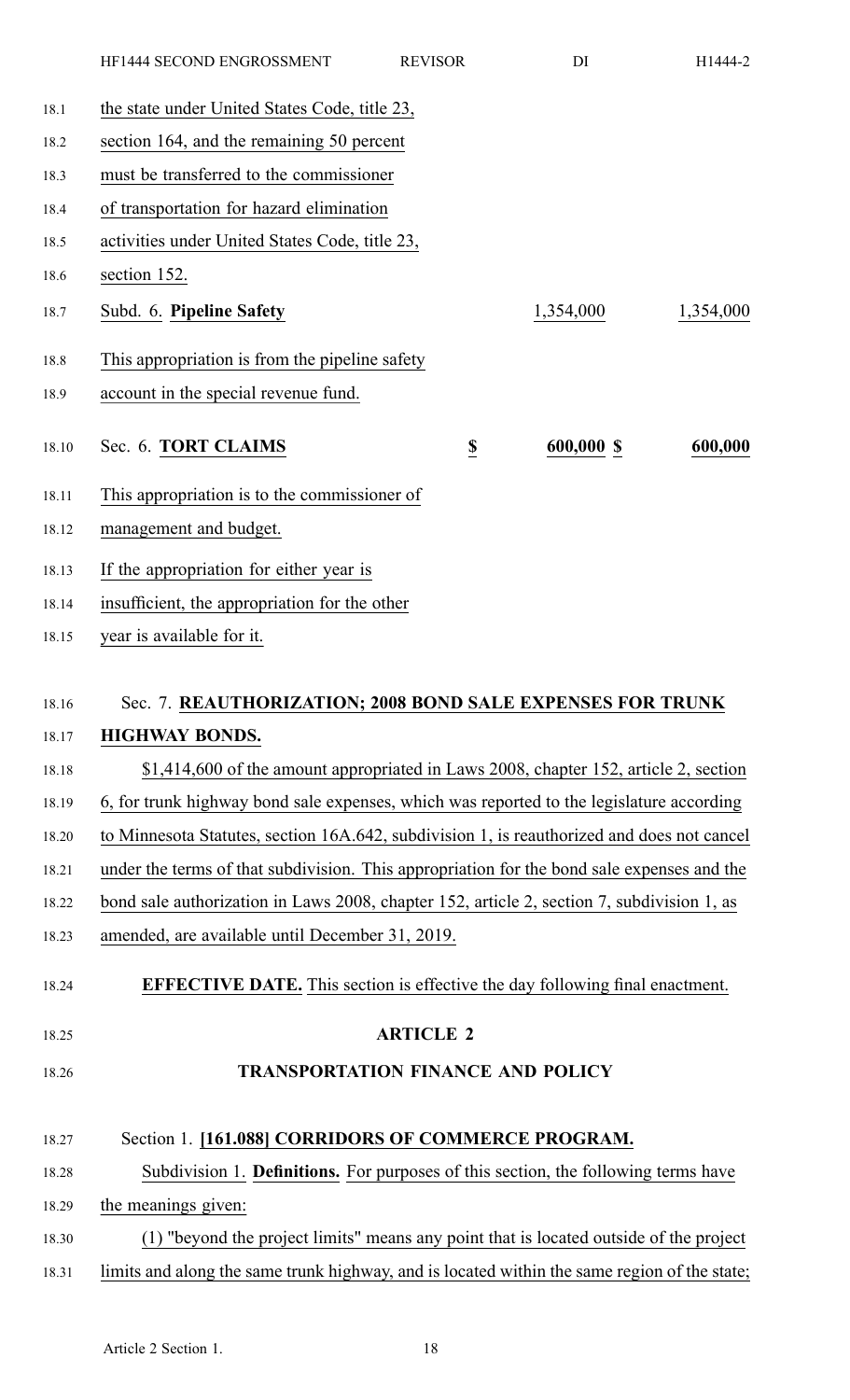| 19.1  | (2) "city" means a statutory or home rule charter city;                                  |
|-------|------------------------------------------------------------------------------------------|
| 19.2  | (3) "program" means the corridors of commerce program established in this section;       |
| 19.3  | and                                                                                      |
| 19.4  | (4) "project limits" means the estimated construction limits of a project for trunk      |
| 19.5  | highway construction, reconstruction, or maintenance that is a candidate for selection   |
| 19.6  | under the corridors of commerce program.                                                 |
| 19.7  | Subd. 2. Program authority; funding. (a) As provided in this section and subject         |
| 19.8  | to available funds, the commissioner shall establish a corridors of commerce program for |
| 19.9  | trunk highway construction, reconstruction, and improvement, including maintenance       |
| 19.10 | operations, that improves commerce in the state.                                         |
| 19.11 | (b) The commissioner may expend funds under the program from appropriations              |
| 19.12 | to the commissioner that are: (1) made specifically by law for use under this section;   |
| 19.13 | (2) at the discretion of the commissioner, made for the budget activities in the state   |
| 19.14 | roads operations and maintenance program, program planning and delivery, or state road   |
| 19.15 | construction; and (3) made for the corridor investment management strategy program,      |
| 19.16 | unless otherwise specified.                                                              |
| 19.17 | (c) The commissioner shall include in the program the cost participation policy for      |
| 19.18 | local units of government.                                                               |
| 19.19 | Subd. 3. Project classification. The commissioner shall determine whether each           |
| 19.20 | candidate project can be classified into at least one of the following classifications:  |
| 19.21 | (1) capacity development, for a project on a segment of a trunk highway where the        |
| 19.22 | segment:                                                                                 |
| 19.23 | (i) is not a divided highway and that highway is an expressway or freeway beyond         |
| 19.24 | the project limits;                                                                      |
| 19.25 | (ii) contains a highway terminus that lacks an intersection or interchange with          |
| 19.26 | another trunk highway;                                                                   |
| 19.27 | (iii) contains fewer lanes of travel compared to that highway beyond the project         |
| 19.28 | limits; or                                                                               |
| 19.29 | (iv) contains a location that is proposed as construction of a new interchange or        |
| 19.30 | reconstruction of an intersection to an interchange; or                                  |
| 19.31 | (2) freight improvement, for an asset preservation or replacement project that can       |
| 19.32 | result in:                                                                               |
| 19.33 | (i) removing or reducing barriers to commerce;                                           |
| 19.34 | (ii) easing or preserving freight movement;                                              |
| 19.35 | (iii) supporting emerging industries; or                                                 |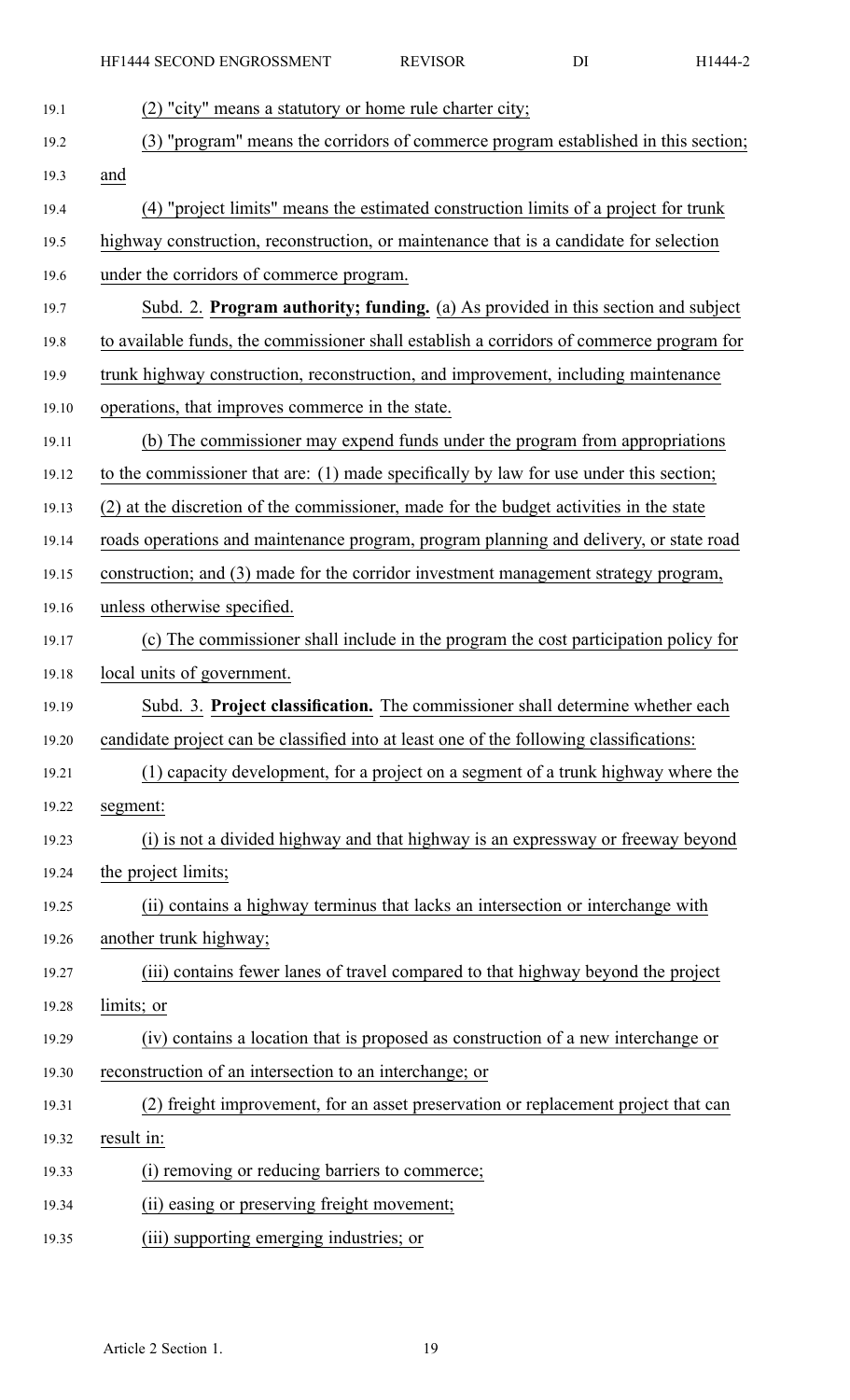| 20.1  | (iv) providing connections between the trunk highway system and other                         |
|-------|-----------------------------------------------------------------------------------------------|
| 20.2  | transportation modes for the movement of freight.                                             |
| 20.3  | Subd. 4. Project eligibility. (a) The commissioner shall establish eligibility                |
| 20.4  | requirements for projects that can be funded under the program. Eligibility must include:     |
| 20.5  | (1) consistency with the statewide multimodal transportation plan under section               |
| 20.6  | 174.03;                                                                                       |
| 20.7  | (2) location of the project on an interregional corridor, for a project located outside       |
| 20.8  | of the Department of Transportation metropolitan district;                                    |
| 20.9  | (3) placement into at least one project classification under subdivision 3;                   |
| 20.10 | (4) a maximum length of time, as determined by the commissioner, until                        |
| 20.11 | commencement of construction work on the project; and                                         |
| 20.12 | (5) for each type of project classification under subdivision 3, a maximum allowable          |
| 20.13 | amount for the total project cost estimate, as determined by the commissioner with            |
| 20.14 | available data.                                                                               |
| 20.15 | (b) A project involving construction that is already programmed in the state                  |
| 20.16 | transportation improvement program is not eligible for funding under the program. This        |
| 20.17 | paragraph does not apply to a project that is programmed as result of selection under         |
| 20.18 | this section.                                                                                 |
| 20.19 | (c) A project may be, but is not required to be, identified in the 20-year state highway      |
| 20.20 | capital investment plan under section 174.03.                                                 |
| 20.21 | Subd. 5. Project selection process; criteria. (a) The commissioner shall establish a          |
| 20.22 | process for identification, evaluation, and selection of projects under the program.          |
| 20.23 | (b) As part of the project selection process, the commissioner shall annually accept          |
| 20.24 | recommendations on candidate projects from area transportation partnerships and other         |
| 20.25 | interested stakeholders in each Department of Transportation district. For each candidate     |
| 20.26 | project identified under this paragraph, the commissioner shall determine the project's       |
| 20.27 | eligibility, classify the project, and, if appropriate, evaluate the project for the program. |
| 20.28 | (c) Project evaluation and prioritization must be performed on the basis of objective         |
| 20.29 | criteria, which must include:                                                                 |
|       |                                                                                               |
| 20.30 | (1) a return on investment measure that provides for comparison across eligible               |
| 20.31 | projects;                                                                                     |
| 20.32 | (2) measurable impacts on commerce and economic competitiveness;                              |
| 20.33 | (3) efficiency in the movement of freight, including but not limited to:                      |
| 20.34 | (i) measures of annual average daily traffic and commercial vehicle miles traveled,           |

20.36 trunk and local highways; and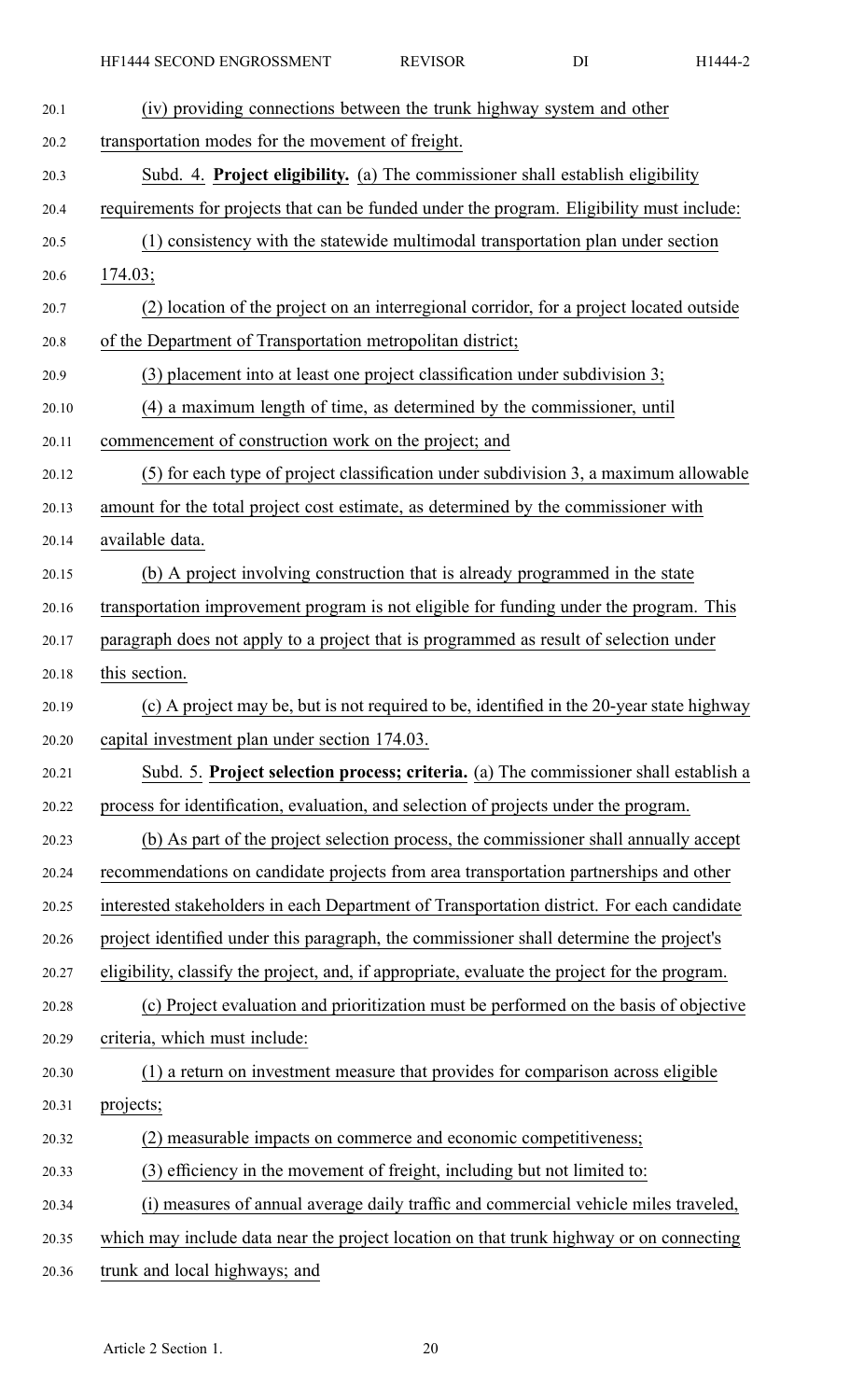| 21.1  | (ii) measures of congestion or travel time reliability, which may be within or near           |
|-------|-----------------------------------------------------------------------------------------------|
| 21.2  | the project limits, or both;                                                                  |
| 21.3  | (4) improvements to traffic safety;                                                           |
| 21.4  | (5) connections to regional trade centers, local highway systems, and other                   |
| 21.5  | transportation modes;                                                                         |
| 21.6  | (6) the extent to which the project addresses multiple transportation system policy           |
| 21.7  | objectives and principles; and                                                                |
| 21.8  | (7) support and consensus for the project among members of the surrounding                    |
| 21.9  | community.                                                                                    |
| 21.10 | (d) As part of the project selection process, the commissioner may divide funding             |
| 21.11 | to be separately available among projects within each classification under subdivision 3      |
| 21.12 | and may apply separate or modified criteria among those projects falling within each          |
| 21.13 | classification.                                                                               |
| 21.14 | Subd. 6. Funding allocations; operations and maintenance. In identifying the                  |
| 21.15 | amount of funding allocated to a project under the program, the commissioner may              |
| 21.16 | include allocations of funds for operations and maintenance resulting from that project       |
| 21.17 | that are assigned in future years following completion of the project, subject to available   |
| 21.18 | funds for the program in those years from eligible sources.                                   |
| 21.19 | Subd. 7. Legislative report; evaluation. (a) By January 15, 2014, and annually                |
| 21.20 | by November 1 starting in 2015, the commissioner shall electronically submit a report         |
| 21.21 | on the corridors of commerce program to the chairs and ranking minority members of            |
| 21.22 | the legislative committees with jurisdiction over transportation policy and finance. At a     |
| 21.23 | minimum, the report must include:                                                             |
| 21.24 | (1) a summary of program implementation, including a review of the project                    |
| 21.25 | selection process, eligibility and criteria, funds expended in the previous selection cycle,  |
| 21.26 | and total funds expended since program inception;                                             |
| 21.27 | (2) a listing of projects funded under the program in the previous selection cycle,           |
| 21.28 | including: (i) project classification; (ii) a breakdown of project costs and funding sources; |
| 21.29 | (iii) any future operating costs assigned under subdivision 6; and (iv) a brief description   |
| 21.30 | that is comprehensible to a lay audience;                                                     |
| 21.31 | (3) a listing of candidate project recommendations required under subdivision 5,              |
| 21.32 | paragraph (b), including project classification and disposition in the selection process;     |
| 21.33 |                                                                                               |
|       | (4) financial analysis of unfunded candidate projects; and                                    |
| 21.34 | (5) any recommendations for changes to statutory requirements of the program.                 |
| 21.35 | (b) Starting in 2017 and in every odd-numbered year thereafter, the commissioner              |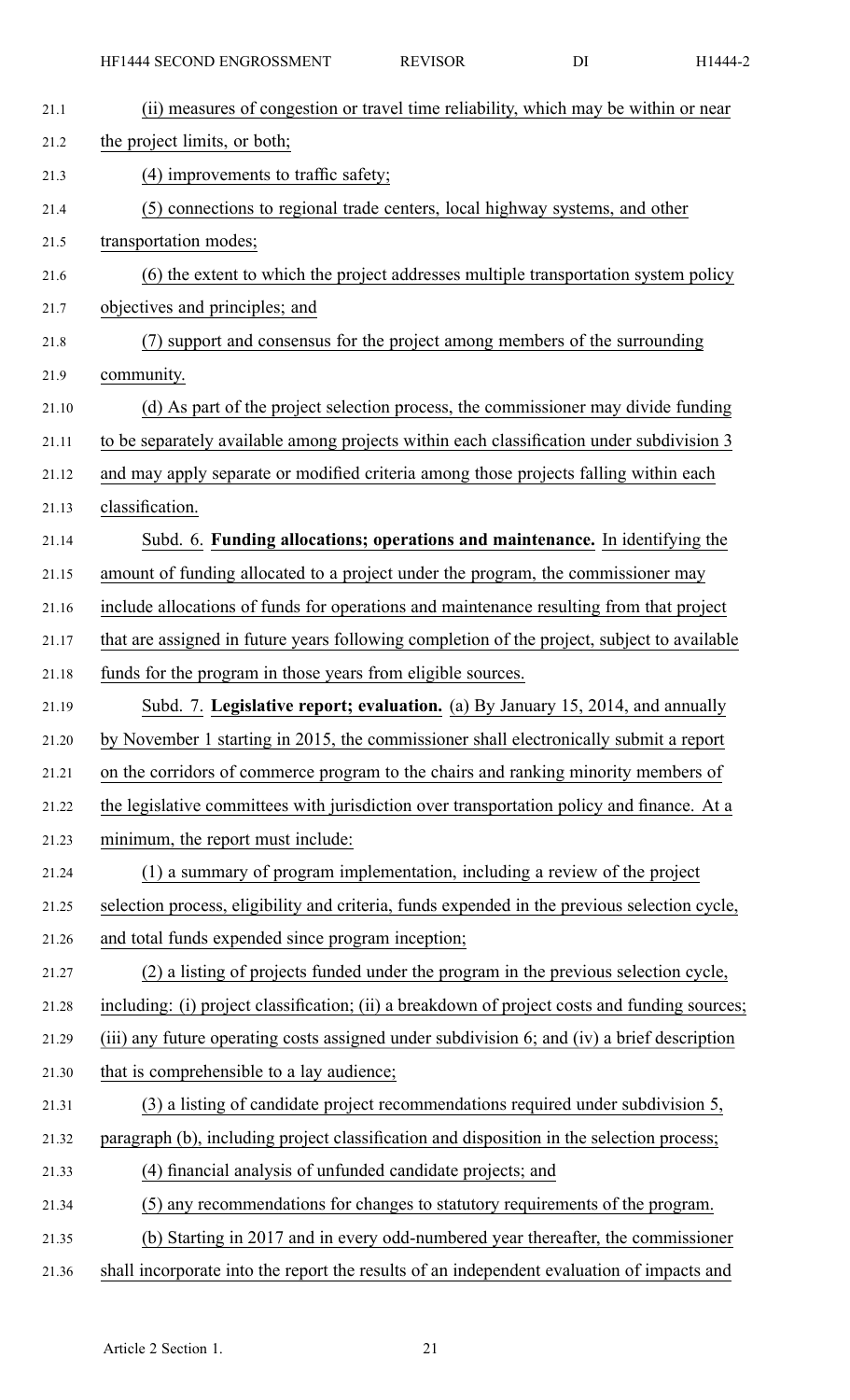22.1 effectiveness of the program. The evaluation must be performed by agency staff or <sup>a</sup>

22.2 consultant. The individual or individuals performing the evaluation must have experience

- 22.3 in program evaluation, but must not be regularly involved in the program's implementation.
- 

22.4 **EFFECTIVE DATE.** This section is effective the day following final enactment.

22.5 Sec. 2. Minnesota Statutes 2012, section 161.20, subdivision 3, is amended to read: 22.6 Subd. 3. **Trunk highway fund appropriations.** The commissioner may expend 22.7 trunk highway funds only for trunk highway purposes. Payment of expenses related 22.8 to Bureau of Criminal Apprehension laboratory, Explore Minnesota Tourism kiosks, 22.9 Minnesota Safety Council, tort claims, driver education programs, Emergency Medical 22.10 Services Board, Mississippi River Parkway Commission, payments to MN.IT Services in 22.11 excess of actual costs incurred for trunk highway purposes, and personnel costs incurred 22.12 on behalf of the Governor's Office do not further <sup>a</sup> highway purpose and do not aid in the 22.13 construction, improvement, or maintenance of the highway system.

22.14 Sec. 3. Minnesota Statutes 2012, section 161.44, is amended by adding <sup>a</sup> subdivision 22.15 to read:

22.16 Subd. 12. **Periodic review; appropriation.** (a) The commissioner shall examine 22.17 all real property owned by the state and under the custodial control of the department 22.18 to identify whether any may be (1) no longer needed, and (2) suitable for sale or some 22.19 other means of disposal. 22.20 (b) From the proceeds of the sale of land under this subdivision, there is annually 22.21 appropriated from the trunk highway fund to the commissioner an amount sufficient to 22.22 carry out the requirements of this subdivision and related activities under this section and

22.23 sections 117.135, 117.226, 161.16, 161.23, 161.43, 161.431, 161.433, 161.442, and 272.68. 22.24 (c) The commissioner shall repor<sup>t</sup> the findings under paragraph (a), and on revenues 22.25 and expenditures under this subdivision, to the legislative committees with jurisdiction 22.26 over transportation policy and finance by March 1, 2015, and March 1, 2017. The repor<sup>t</sup> 22.27 may be submitted electronically.

22.28 Sec. 4. Minnesota Statutes 2012, section 168A.01, subdivision 6a, is amended to read: 22.29 Subd. 6a. **High-value vehicle.** "High-value vehicle" means <sup>a</sup> vehicle that had an 22.30 actual cash value in excess of \$5,000 \$9,000 before being damaged, or <sup>a</sup> vehicle with <sup>a</sup> 22.31 manufacturer's rating of over 26,000 pounds gross vehicle weight that is not <sup>a</sup> late-model 22.32 vehicle.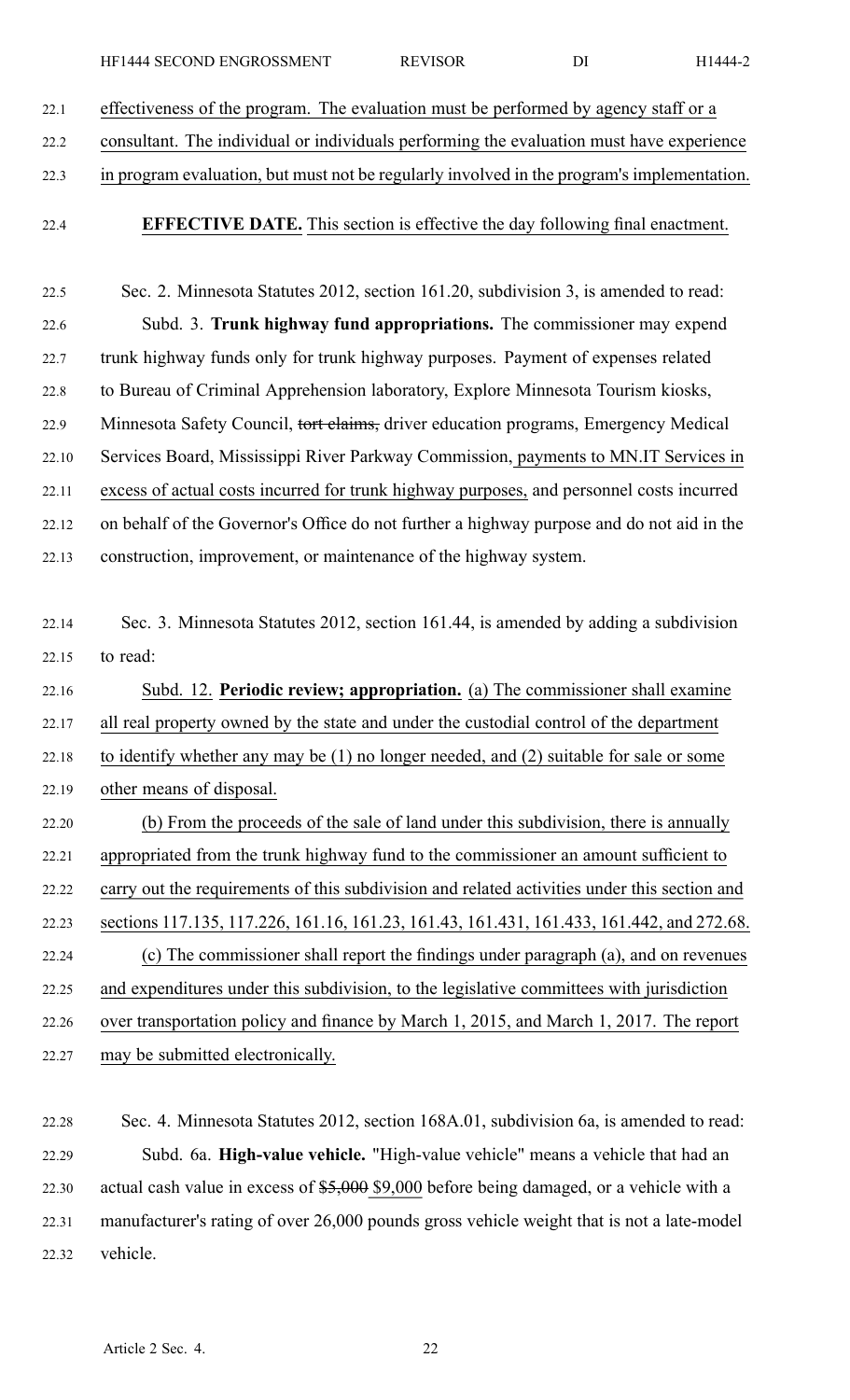23.1 Sec. 5. Minnesota Statutes 2012, section 171.05, subdivision 2, is amended to read: 23.2 Subd. 2. **Person less than 18 years of age.** (a) Notwithstanding any provision 23.3 in subdivision 1 to the contrary, the department may issue an instruction permit to an 23.4 applicant who is 15, 16, or 17 years of age and who:

23.5 (1) has completed <sup>a</sup> course of driver education in another state, has <sup>a</sup> previously 23.6 issued valid license from another state, or is enrolled in either:

23.7 (i) <sup>a</sup> public, private, or commercial driver education program that is approved by 23.8 the commissioner of public safety and that includes classroom and behind-the-wheel 23.9 training; or

23.10 (ii) an approved behind-the-wheel driver education program when the student is 23.11 receiving full-time instruction in <sup>a</sup> home school within the meaning of sections 120A.22 23.12 and 120A.24, the student is working toward <sup>a</sup> homeschool diploma, the student is taking 23.13 home-classroom driver training with classroom materials approved by the commissioner 23.14 of public safety, and the student's paren<sup>t</sup> has certified the student's homeschool and 23.15 home-classroom driver training status on the form approved by the commissioner;

23.16 (2) has completed the classroom phase of instruction in the driver education program 23.17 or has completed 15 hours of classroom instruction in <sup>a</sup> program that presents classroom 23.18 and behind-the-wheel instruction concurrently;

23.19 (3) has passed <sup>a</sup> test of the applicant's eyesight;

23.20 (4) has passed <sup>a</sup> department-administered test of the applicant's knowledge of traffic 23.21 laws;

23.22 (5) has completed the required application, which must be approved by (i) either 23.23 paren<sup>t</sup> when both reside in the same household as the minor applicant or, if otherwise, 23.24 then (ii) the paren<sup>t</sup> or spouse of the paren<sup>t</sup> having custody or, in the event there is no 23.25 court order for custody, then (iii) the paren<sup>t</sup> or spouse of the paren<sup>t</sup> with whom the minor 23.26 is living or, if items (i) to (iii) do not apply, then (iv) the guardian having custody of the 23.27 minor, (v) the foster paren<sup>t</sup> or the director of the transitional living program in which the 23.28 child resides or, in the event <sup>a</sup> person under the age of 18 has no living father, mother, 23.29 or guardian, or is married or otherwise legally emancipated, then (vi) the applicant's 23.30 adult spouse, adult close family member, or adult employer; provided, that the approval 23.31 required by this clause contains <sup>a</sup> verification of the age of the applicant and the identity of 23.32 the parent, guardian, adult spouse, adult close family member, or adult employer; and 23.33 (6) has paid the fee all fees required in section 171.06, subdivision 2.

23.34 (b) For the purposes of determining compliance with the certification of paragraph 23.35 (a), clause (1), item (ii), the commissioner may reques<sup>t</sup> verification of <sup>a</sup> student's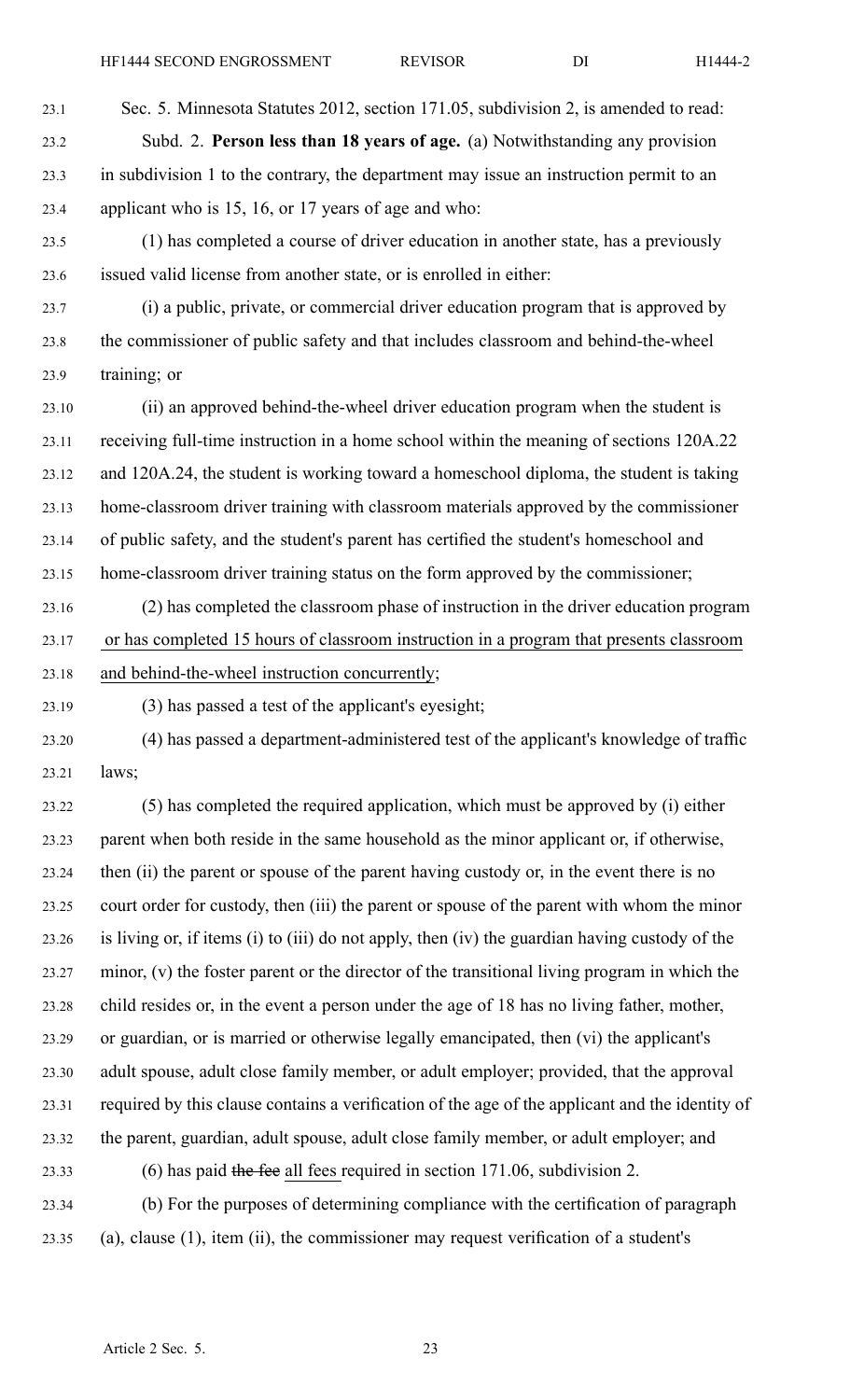24.1 homeschool status from the superintendent of the school district in which the student 24.2 resides and the superintendent shall provide that verification.

24.3 (c) The instruction permit is valid for two years from the date of application and 24.4 may be renewed upon paymen<sup>t</sup> of <sup>a</sup> fee equal to the fee for issuance of an instruction 24.5 permit under section 171.06, subdivision 2.

24.6 **EFFECTIVE DATE.** This section is effective June 1, 2013.

24.7 Sec. 6. Minnesota Statutes 2012, section 171.05, is amended by adding <sup>a</sup> subdivision 24.8 to read:

24.9 Subd. 4. **Rulemaking.** The commissioner shall adopt rules to carry out the 24.10 provisions of subdivision 2.

24.11 **EFFECTIVE DATE.** This section is effective the day following final enactment.

24.12 Sec. 7. Minnesota Statutes 2012, section 171.061, subdivision 4, is amended to read: 24.13 Subd. 4. **Fee; equipment.** (a) The agen<sup>t</sup> may charge and retain <sup>a</sup> filing fee of \$5 \$8 24.14 for each application. Except as provided in paragraph (c), the fee shall cover all expenses 24.15 involved in receiving, accepting, or forwarding to the department the applications and 24.16 fees required under sections 171.02, subdivision 3; 171.06, subdivisions 2 and 2a; and 24.17 171.07, subdivisions 3 and 3a.

24.18 (b) The statutory fees and the filing fees imposed under paragraph (a) may be paid 24.19 by credit card or debit card. The driver's license agen<sup>t</sup> may collect <sup>a</sup> convenience fee on 24.20 the statutory fees and filing fees not greater than the cost of processing <sup>a</sup> credit card or 24.21 debit card transaction. The convenience fee must be used to pay the cost of processing 24.22 credit card and debit card transactions. The commissioner shall adopt rules to administer 24.23 this paragraph using the exemp<sup>t</sup> procedures of section 14.386, excep<sup>t</sup> that section 14.386, 24.24 paragraph (b), does not apply.

24.25 (c) The department shall maintain the photo identification equipment for all 24.26 agents appointed as of January 1, 2000. Upon the retirement, resignation, death, or 24.27 discontinuance of an existing agent, and if <sup>a</sup> new agen<sup>t</sup> is appointed in an existing office 24.28 pursuan<sup>t</sup> to Minnesota Rules, chapter 7404, and notwithstanding the above or Minnesota 24.29 Rules, par<sup>t</sup> 7404.0400, the department shall provide and maintain photo identification 24.30 equipment without additional cost to <sup>a</sup> newly appointed agen<sup>t</sup> in that office if the office 24.31 was provided the equipment by the department before January 1, 2000. All photo 24.32 identification equipment must be compatible with standards established by the department.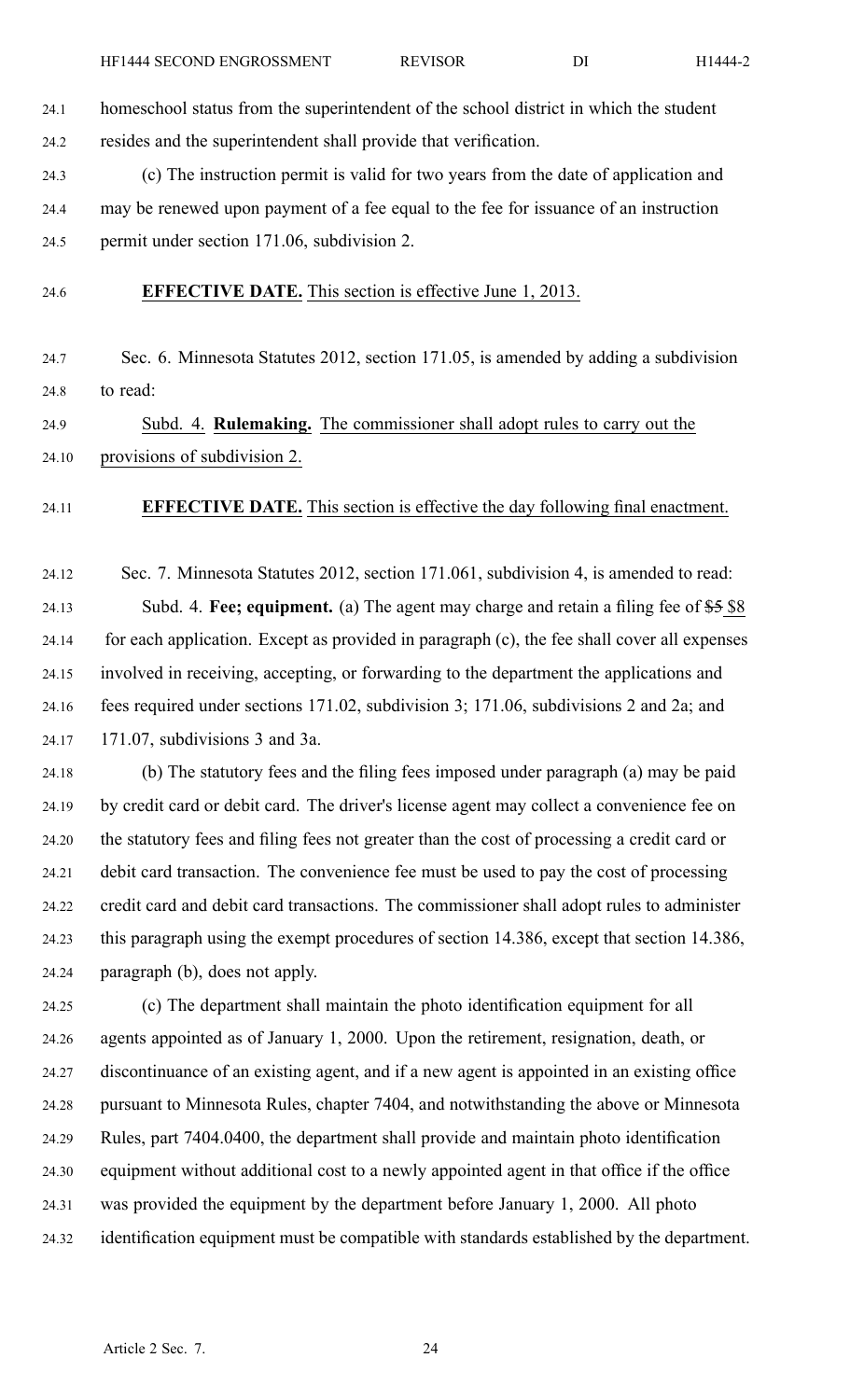25.1 (d) A filing fee retained by the agen<sup>t</sup> employed by <sup>a</sup> county board must be paid into

- 25.2 the county treasury and credited to the general revenue fund of the county. An agen<sup>t</sup> who 25.3 is not an employee of the county shall retain the filing fee in lieu of county employment 25.4 or salary and is considered an independent contractor for pension purposes, coverage 25.5 under the Minnesota State Retirement System, or membership in the Public Employees 25.6 Retirement Association. 25.7 (e) Before the end of the first working day following the final day of the reporting 25.8 period established by the department, the agen<sup>t</sup> must forward to the department all 25.9 applications and fees collected during the reporting period excep<sup>t</sup> as provided in paragraph  $25.10$  (d). 25.11 **EFFECTIVE DATE.** This section is effective January 1, 2014. 25.12 Sec. 8. **[174.12] TRANSPORTATION ECONOMIC DEVELOPMENT** 25.13 **PROGRAM.** 25.14 Subdivision 1. **Program established.** (a) The commissioners of transportation and 25.15 employment and economic development shall develop and implement <sup>a</sup> transportation 25.16 economic development program as provided in this section that provides financial 25.17 assistance on <sup>a</sup> geographically balanced basis through competitive grants for projects in 25.18 all modes of transportation that provide measurable local, regional, or statewide economic 25.19 benefit. 25.20 (b) The commissioners of transportation and employment and economic 25.21 development may provide financial assistance for <sup>a</sup> transportation project at their 25.22 discretion, subject to the requirements of this section. 25.23 Subd. 2. **Transportation economic development accounts.** (a) A transportation 25.24 economic development account is established in the special revenue fund under the 25.25 budgetary jurisdiction of the legislative committees having jurisdiction over transportation 25.26 finance. Money in the account may be expended only as appropriated by law. The account 25.27 may not contain money transferred or otherwise provided from the trunk highway fund. 25.28 (b) A transportation economic development account is established in the trunk 25.29 highway fund. The account consists of funds donated, allotted, transferred, or otherwise 25.30 provided to the account. 25.31 Subd. 3. **Program administration.** In implementing the transportation economic 25.32 development program, the commissioners of transportation and employment and 25.33 economic development shall make reasonable efforts to (1) publicize each solicitation for
- 25.34 applications among all eligible recipients, and (2) provide technical and informational
- 25.35 assistance in creating and submitting applications.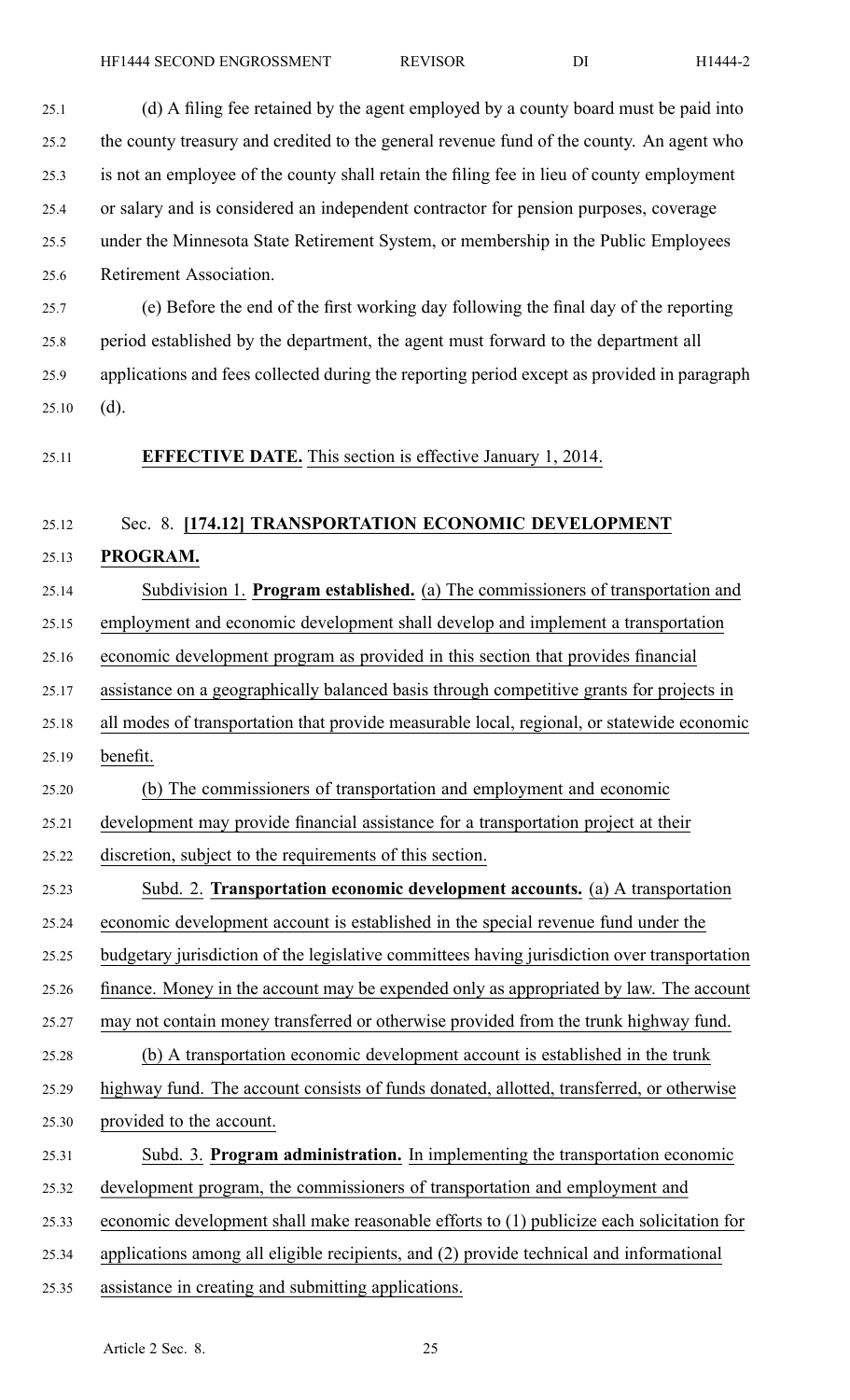| 26.1  | Subd. 4. <b>Economic impact performance measures.</b> The commissioner of                    |
|-------|----------------------------------------------------------------------------------------------|
| 26.2  | employment and economic development shall develop economic impact performance                |
| 26.3  | measures to analyze projects for which financial assistance under this section is being      |
| 26.4  | applied for or has been previously provided.                                                 |
| 26.5  | Subd. 5. Financial assistance; criteria. The commissioners of transportation and             |
| 26.6  | employment and economic development shall establish criteria for evaluating projects         |
| 26.7  | for financial assistance under this section. At a minimum, the criteria must provide an      |
| 26.8  | objective method to prioritize and select projects on the basis of:                          |
| 26.9  | (1) the extent to which the project provides measurable economic benefit;                    |
| 26.10 | (2) consistency with relevant state and local transportation plans;                          |
| 26.11 | (3) the availability and commitment of funding or in-kind assistance for the project         |
| 26.12 | from nonpublic sources;                                                                      |
| 26.13 | (4) the need for the project as part of the overall transportation system;                   |
| 26.14 | (5) the extent to which completion of the project will improve the movement of               |
| 26.15 | people and freight; and                                                                      |
| 26.16 | (6) geographic balance as required under subdivision 7, paragraph (b).                       |
| 26.17 | Subd. 6. Financial assistance; project evaluation process. (a) Following the                 |
| 26.18 | criteria established under subdivision 5, the commissioner of employment and economic        |
| 26.19 | development shall (1) evaluate proposed projects, and (2) certify those that may receive     |
| 26.20 | financial assistance.                                                                        |
| 26.21 | (b) As part of the project evaluation process, the commissioner of transportation            |
| 26.22 | shall certify that a project constitutes an eligible and appropriate transportation project. |
| 26.23 | Subd. 7. Financial assistance; awards. (a) The financial assistance awarded by the           |
| 26.24 | commissioners of transportation and employment and economic development may not              |
| 26.25 | exceed 70 percent of a project's total costs.                                                |
| 26.26 | (b) The commissioners of transportation and employment and economic development              |
| 26.27 | shall ensure that financial assistance is provided in a manner that is balanced throughout   |
| 26.28 | the state, including with respect to $(1)$ the number of projects receiving funding in a     |
| 26.29 | particular geographic location or region of the state, and (2) the total amount of financial |
| 26.30 | assistance provided for projects in a particular geographic location or region of the state. |
| 26.31 | Subd. 8. Legislative report. (a) By February 1 of each odd-numbered year, the                |
| 26.32 | commissioner of transportation, with assistance from the commissioner of employment          |
| 26.33 | and economic development, shall submit a report on the transportation economic               |
| 26.34 | development program to the chairs and ranking minority members of the legislative            |
| 26.35 | committees with jurisdiction over transportation policy and finance and economic             |
| 26.36 | development policy and finance.                                                              |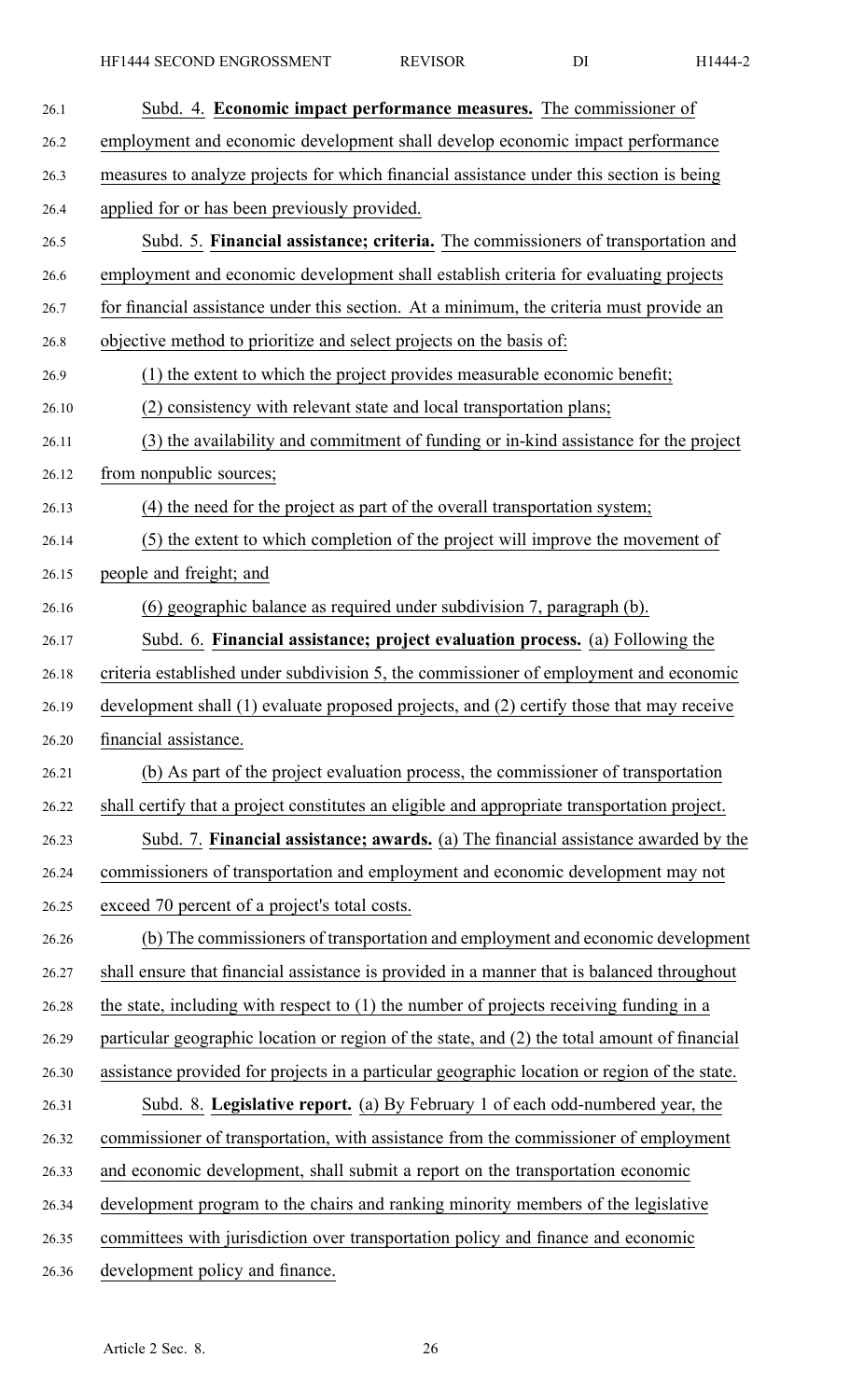| 27.1  | (b) At a minimum, the report must:                                                            |
|-------|-----------------------------------------------------------------------------------------------|
| 27.2  | (1) summarize the requirements and implementation of the transportation economic              |
| 27.3  | development program established in this section;                                              |
| 27.4  | (2) review the criteria and economic impact performance measures used for                     |
| 27.5  | evaluation, prioritization, and selection of projects;                                        |
| 27.6  | (3) provide a brief overview of each project that received financial assistance under         |
| 27.7  | the program, which must at a minimum identify:                                                |
| 27.8  | (i) basic project characteristics, such as funding recipient, geographic location,            |
| 27.9  | and type of transportation modes served;                                                      |
| 27.10 | (ii) sources and respective amounts of project funding; and                                   |
| 27.11 | (iii) the degree of economic benefit anticipated or observed, following the economic          |
| 27.12 | impact performance measures established under subdivision 4;                                  |
| 27.13 | (4) identify the allocation of funds, including but not limited to a breakdown of total       |
| 27.14 | project funds by transportation mode, the amount expended for administrative costs, and       |
| 27.15 | the amount transferred to the transportation economic development assistance account;         |
| 27.16 | (5) evaluate the overall economic impact of the program consistent with the                   |
| 27.17 | accountability measurement requirements under section 116J.997; and                           |
| 27.18 | (6) provide recommendations for any legislative changes related to the program.               |
|       |                                                                                               |
| 27.19 | Sec. 9. Minnesota Statutes 2012, section 174.40, is amended by adding a subdivision           |
| 27.20 | to read:                                                                                      |
| 27.21 | Subd. 7a. Related non-infrastructure activities. (a) The commissioner may not                 |
| 27.22 | expend an appropriation from the bond proceeds fund, or provide financial assistance from     |
| 27.23 | an appropriation from the bond proceeds fund, for the purposes specified in this subdivision. |
| 27.24 | (b) Subject to appropriations made specifically for the purposes of this subdivision,         |
| 27.25 | the commissioner may expend funds for non-infrastructure activities to encourage walking      |
| 27.26 | and bicycling to school, including:                                                           |
| 27.27 | (1) planning activities;                                                                      |
| 27.28 | (2) public awareness campaigns and outreach to press and community leaders;                   |
| 27.29 | (3) traffic education and enforcement in the vicinity of schools;                             |
| 27.30 | (4) student sessions on bicycle and pedestrian safety, health, and the environment; and       |
| 27.31 | (5) financial assistance for training, volunteers, and managers of safe routes to             |
| 27.32 | school programs.                                                                              |
|       |                                                                                               |

## 27.33 Sec. 10. **[174.42] TRANSPORTATION ALTERNATIVES PROJECTS.**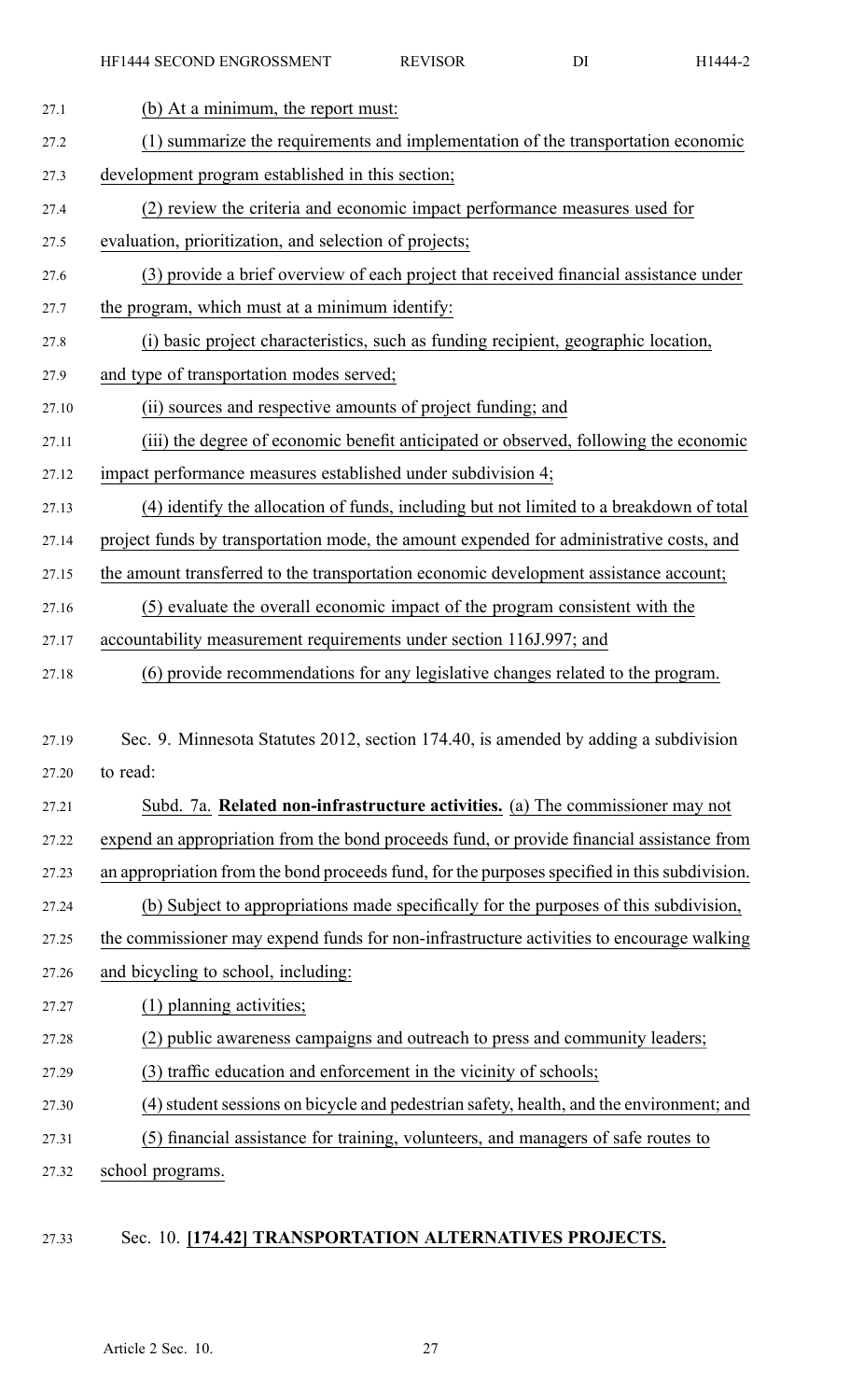- 28.1 Subdivision 1. **Definition.** For purposes of this section, "transportation alternatives" 28.2 means those projects identified in the state transportation improvement program having 28.3 (1) <sup>a</sup> program category of bike trail, enhancement, or recreational trail; (2) any program 28.4 category that is substantially similar to <sup>a</sup> category identified in clause (1); or (3) <sup>a</sup> route 28.5 system category of ped/bike. 28.6 Subd. 2. **Funding requirement.** In each federal fiscal year, the commissioner 28.7 shall obtain <sup>a</sup> total amount in federal authorizations for reimbursement on transportation
- 28.8 alternatives projects that is equal to or greater than the annual average of federal

28.9 authorizations on transportation alternatives projects calculated over the preceding four

28.10 federal fiscal years.

28.11 Sec. 11. Minnesota Statutes 2012, section 219.1651, is amended to read:

## 28.12 **219.1651 GRADE CROSSING SAFETY ACCOUNT.**

28.13 A Minnesota grade crossing safety account is created in the special revenue fund, 28.14 consisting of money credited to the account by law. Money in the account is appropriated 28.15 to the commissioner of transportation for rail-highway grade crossing safety projects 28.16 on public streets and highways, including engineering costs. At the discretion of the 28.17 commissioner of transportation, money in the account at the end of each fiscal year cancels 28.18 biennium may cancel to the trunk highway fund.

28.19 Sec. 12. Minnesota Statutes 2012, section 299E.01, subdivision 2, is amended to read: 28.20 Subd. 2. **Responsibilities.** (a) The division shall be responsible and shall utilize 28.21 state employees for security and public information services in state-owned buildings and 28.22 state leased-to-own buildings in the Capitol area, as described in section  $15B.02$ ;. It shall 28.23 provide such personnel as are required by the circumstances to insure the orderly conduct 28.24 of state business and the convenience of the public.

28.25 (b) As par<sup>t</sup> of the division permanen<sup>t</sup> staff, the director must establish the position of 28.26 emergency manager that includes, at <sup>a</sup> minimum, the following duties:

- 28.27 (1) oversight of the consolidation, development, and maintenance of plans and 28.28 procedures that provide continuity of security operations;
- 28.29 (2) the development and implementation of tenant training that addresses threats
- 28.30 and emergency procedures; and
- 28.31 (3) the development and implementation of threat and emergency exercises.
- 28.32 (c) The director must provide <sup>a</sup> minimum of one state trooper assigned to the Capitol 28.33 complex at all times.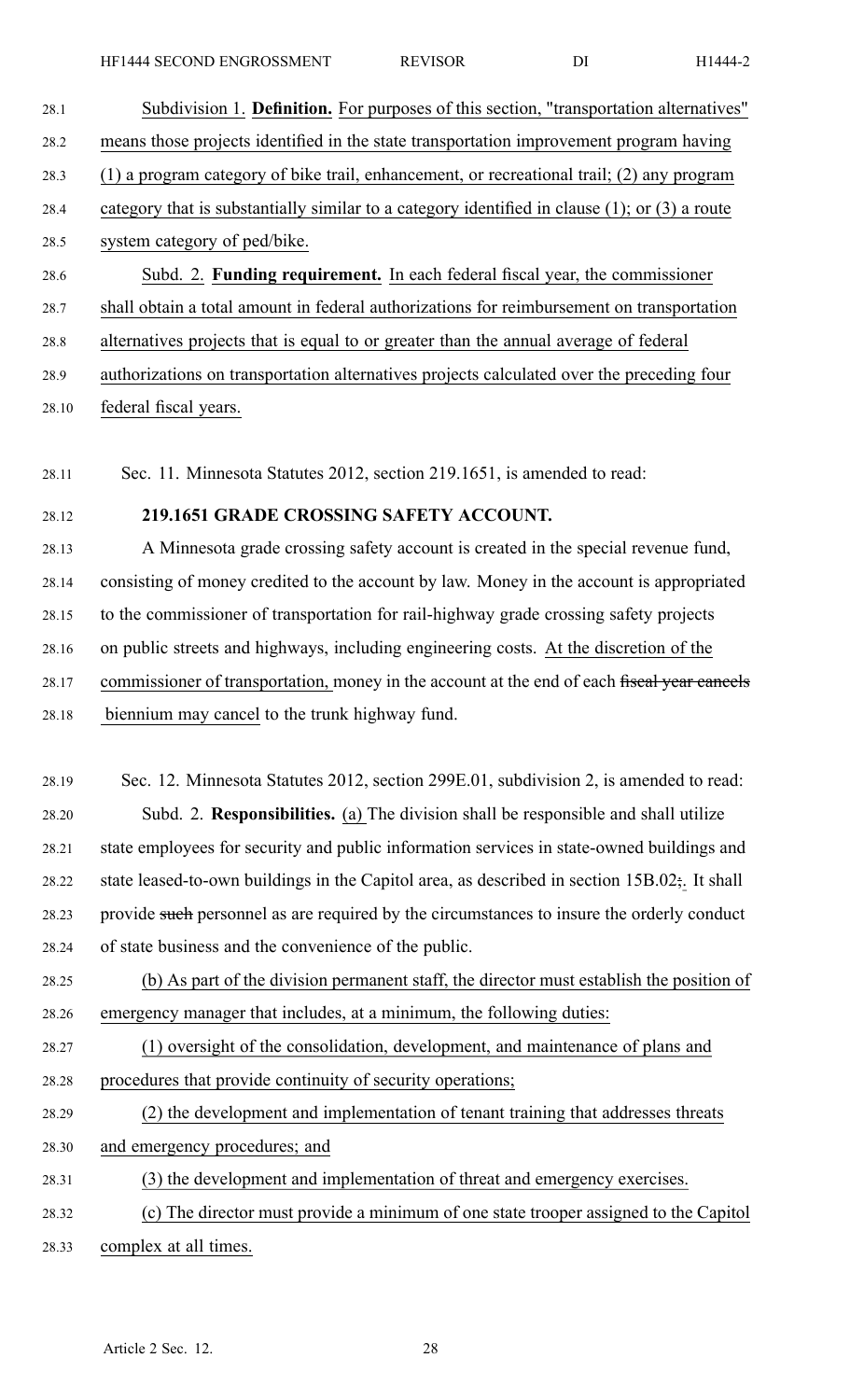HF1444 SECOND ENGROSSMENT REVISOR DI H1444-2

| 29.1  | (d) The director, in consultation with the advisory committee under section 299E.04,         |
|-------|----------------------------------------------------------------------------------------------|
| 29.2  | shall, at least annually, hold a meeting or meetings to discuss, among other issues, Capitol |
| 29.3  | complex security, emergency planning, public safety, and public access to the Capitol        |
| 29.4  | complex. The meetings must include, at a minimum:                                            |
| 29.5  | (1) Capitol complex tenants and state employees;                                             |
| 29.6  | (2) nongovernmental entities, such as lobbyists, vendors, and the media; and                 |
| 29.7  | (3) the public and public advocacy groups.                                                   |
|       |                                                                                              |
| 29.8  | Sec. 13. Minnesota Statutes 2012, section 299E.01, subdivision 3, is amended to read:        |
| 29.9  | Subd. 3. Powers and duties transferred. All powers, duties and responsibilities              |
| 29.10 | heretofore assigned by law to the commissioner of administration relating to the general     |
| 29.11 | function of security in such Capitol complex state-owned buildings are hereby transferred    |
| 29.12 | to the commissioner of public safety. The commissioner of public safety shall have           |
| 29.13 | the final authority regarding public safety and security in the Capitol complex. The         |
| 29.14 | commissioner of administration shall have the powers, duties, and responsibilities relating  |
| 29.15 | to the Capitol complex state-owned buildings as provided under chapter 16B.                  |
|       |                                                                                              |
| 29.16 | Sec. 14. Minnesota Statutes 2012, section 398A.10, is amended by adding a                    |
| 29.17 | subdivision to read:                                                                         |
| 29.18 | Subd. 4. Definition. For purposes of this section, "project" means the initial               |
| 29.19 | construction of a minimum operable segment of a new light rail transit or commuter rail      |
| 29.20 | line, but does not include infill stations, project enhancements, extensions, or supportive  |
| 29.21 | infrastructure constructed after the rail transit line is operational.                       |
| 29.22 | <b>EFFECTIVE DATE.</b> This section is effective the day following final enactment.          |
|       |                                                                                              |
| 29.23 | Sec. 15. Laws 2009, chapter 9, section 1, the effective date, is amended to read:            |
|       |                                                                                              |
| 29.24 | <b>EFFECTIVE DATE.</b> This section is effective the day following final enactment,          |
| 29.25 | and expires $\theta$ m June 30, 2013 2016.                                                   |
| 29.26 | <b>EFFECTIVE DATE.</b> This section is effective the day following final enactment.          |
|       |                                                                                              |
| 29.27 | Sec. 16. CENTRAL CORRIDOR LIGHT RAIL TRANSIT; CENTRAL                                        |
| 29.28 | STATION ACCESSIBILITY.                                                                       |
| 29.29 | (a) For purposes of this section:                                                            |
| 29.30 | (1) "city" means the city of St. Paul;                                                       |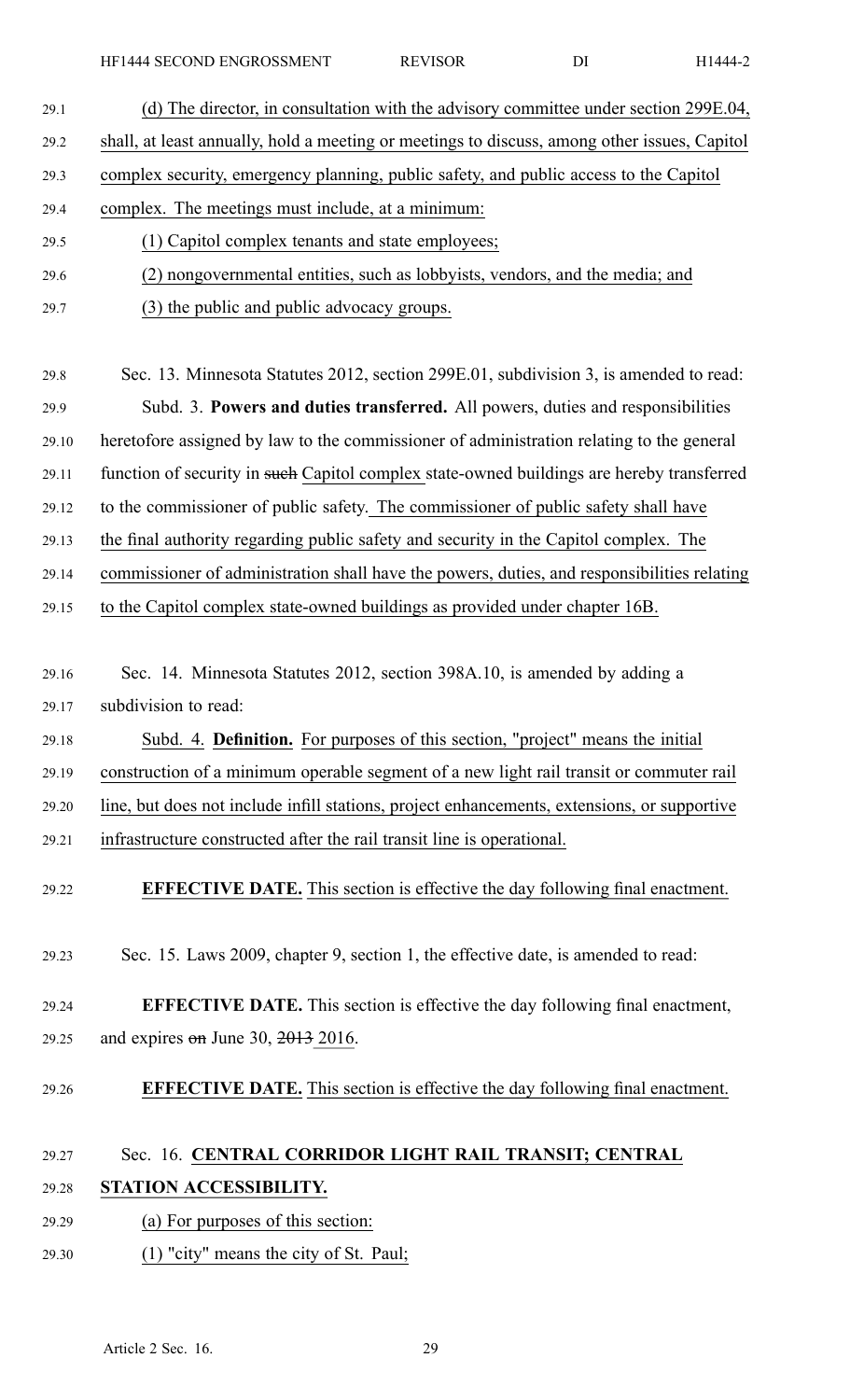| 30.1  | (2) "council" has the meaning given in Minnesota Statutes, section 473.121,                    |
|-------|------------------------------------------------------------------------------------------------|
| 30.2  | subdivision 3; and                                                                             |
| 30.3  | (3) "pedestrian skyway system" has the meaning given in Minnesota Statutes,                    |
| 30.4  | section 469.125, subdivision 4.                                                                |
| 30.5  | (b) Notwithstanding any law to the contrary, for the Central Station on the                    |
| 30.6  | Central Corridor light rail transit line, the council and city shall include construction or   |
| 30.7  | establishment of access to a pedestrian skyway system as part of the initial transit line      |
| 30.8  | construction project. The council and city shall ensure that public access to the pedestrian   |
| 30.9  | skyway system is provided by an elevator located at the site of the station.                   |
| 30.10 | (c) The council and city shall meet the requirements under this section at the time of         |
| 30.11 | initial construction of the Central Corridor light rail transit line and the Central Station.  |
| 30.12 | <b>EFFECTIVE DATE; APPLICATION.</b> As to the Metropolitan Council, this                       |
| 30.13 | section is effective the day following final enactment and applies in the counties of          |
| 30.14 | Anoka, Carver, Dakota, Hennepin, Ramsey, Scott, and Washington. As to the city of St.          |
| 30.15 | Paul, this section is effective the day after the city council of the city of St. Paul and its |
| 30.16 | chief clerical officer timely complete their compliance with Minnesota Statutes, section       |
| 30.17 | $645.021$ , subdivisions 2 and 3.                                                              |
|       |                                                                                                |
| 30.18 | Sec. 17. BUS RAPID TRANSIT DEVELOPMENT AUTHORIZED.                                             |
| 30.19 | Washington County Regional Rail Authority may exercise the powers conferred                    |
| 30.20 | by Minnesota Statutes, section 398A.04, to plan, establish, acquire, develop, construct,       |
| 30.21 | purchase, enlarge, extend, improve, maintain, equip, operate, regulate, and protect a bus      |
| 30.22 | rapid transit system located within Washington County on transitways included in and           |
| 30.23 | approved by the Metropolitan Council's 2030 Transportation Policy Plan, including the          |
| 30.24 | Rush Line, Highway 36, Gateway, and Red Rock transit corridors.                                |
| 30.25 | <b>EFFECTIVE DATE.</b> Pursuant to Minnesota Statutes, section 645.023, subdivision            |
| 30.26 | 1, paragraph (a), this section is effective without local approval the day following final     |
|       | enactment.                                                                                     |
| 30.27 |                                                                                                |
| 30.28 | Sec. 18. MARKED INTERSTATE HIGHWAY 35E PROJECTS; TRAIL                                         |
| 30.29 | MITIGATION.                                                                                    |
| 30.30 | (a) For purposes of this section, "35E corridor projects" means those projects for             |
| 30.31 | construction or reconstruction of marked Interstate Highway 35E between downtown               |
| 30.32 | St. Paul and the vicinity of marked Interstate Highway 694, that are under design,             |
| 30.33 | engineering, or construction on the effective date of this act or within the subsequent three  |
|       |                                                                                                |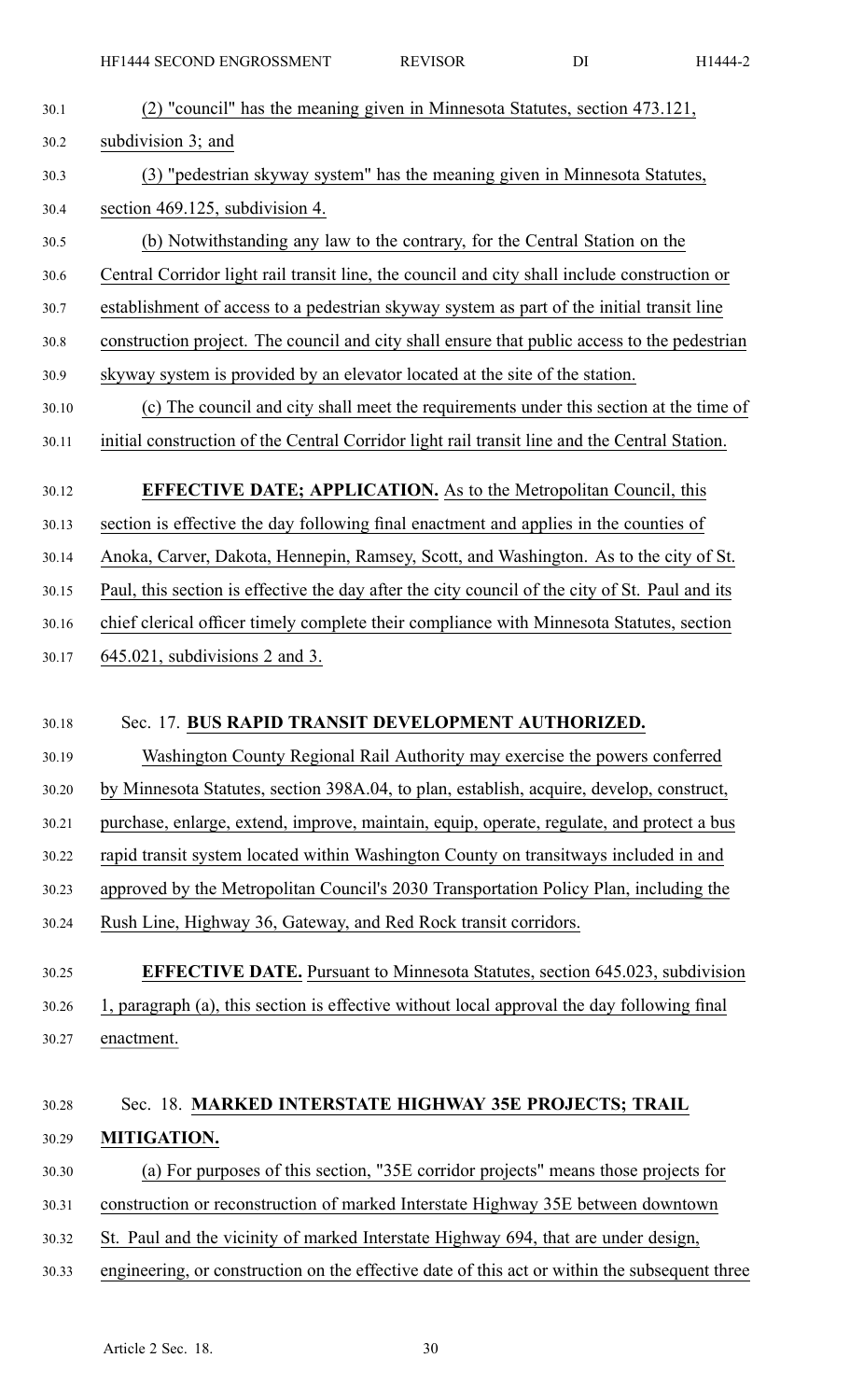| 31.1  | years. The term includes but is not limited to the projects identified by the commissioner |
|-------|--------------------------------------------------------------------------------------------|
| 31.2  | of transportation as the Cayuga project and the MnPASS project.                            |
| 31.3  | (b) The commissioner of transportation shall include in the 35E corridor projects          |
| 31.4  | the following components:                                                                  |
| 31.5  | (1) creation of a continuous separated bicycle and pedestrian path within the              |
| 31.6  | right-of-way of the projects, located on the east side of marked Interstate Highway 35E,   |
| 31.7  | from Cayuga Street to Arlington Avenue;                                                    |
| 31.8  | (2) retention, at a minimum, of the same number of trail connector facilities designed     |
| 31.9  | for exclusive use of bicyclists and pedestrians between the Gateway State Trail and the    |
| 31.10 | east side of marked Interstate Highway 35E over the length of the 35E corridor projects;   |
| 31.11 | (3) establishment of reasonable access points to the facilities identified in clauses (1)  |
| 31.12 | and (2) over the length of the 35E corridor projects; and                                  |
| 31.13 | (4) retention or reconstruction of any portion of the Gateway State Trail impacted by      |
| 31.14 | the 35E corridor projects.                                                                 |
| 31.15 | (c) In implementing the requirements under this section, the commissioner shall            |
| 31.16 | conform with a bicycle master plan developed by the city of St. Paul.                      |
|       |                                                                                            |
| 31.17 | Sec. 19. TRANSITWAY EXPANSION IMPLEMENTATION PLAN.                                         |
| 31.18 | (a) For purposes of this section, "transitway" includes but is not limited to light rail   |
| 31.19 | transit; commuter rail; bus rapid transit, whether arterial or highway; and streetcars.    |
| 31.20 | (b) From funds appropriated by law for the purposes of this section, the Metropolitan      |
| 31.21 | Council shall, in consultation with interested stakeholders, develop an implementation     |
| 31.22 | plan for accelerated development of transitways in the metropolitan area.                  |
| 31.23 | (c) At a minimum, the plan must:                                                           |
| 31.24 | (1) address implementation management issues and identify roles, responsibilities,         |
| 31.25 | and lead agencies for each component of the plan;                                          |
| 31.26 | (2) create a program of transitway projects to develop and construct in a concurrent       |
| 31.27 | manner under the plan;                                                                     |
| 31.28 | (3) establish a timeline and preliminary schedule for coordinated and accelerated          |
| 31.29 | project development of the transitways;                                                    |
| 31.30 | (4) establish a financial plan that includes but is not limited to:                        |
| 31.31 | (i) identification of capital and operating costs for each transitway;                     |
| 31.32 | (ii) allocation of cost shares; and                                                        |

- 31.33 (iii) <sup>a</sup> proposal for fully funding the plan; and
- 31.34 (5) identify any legislative changes relevant to the plan.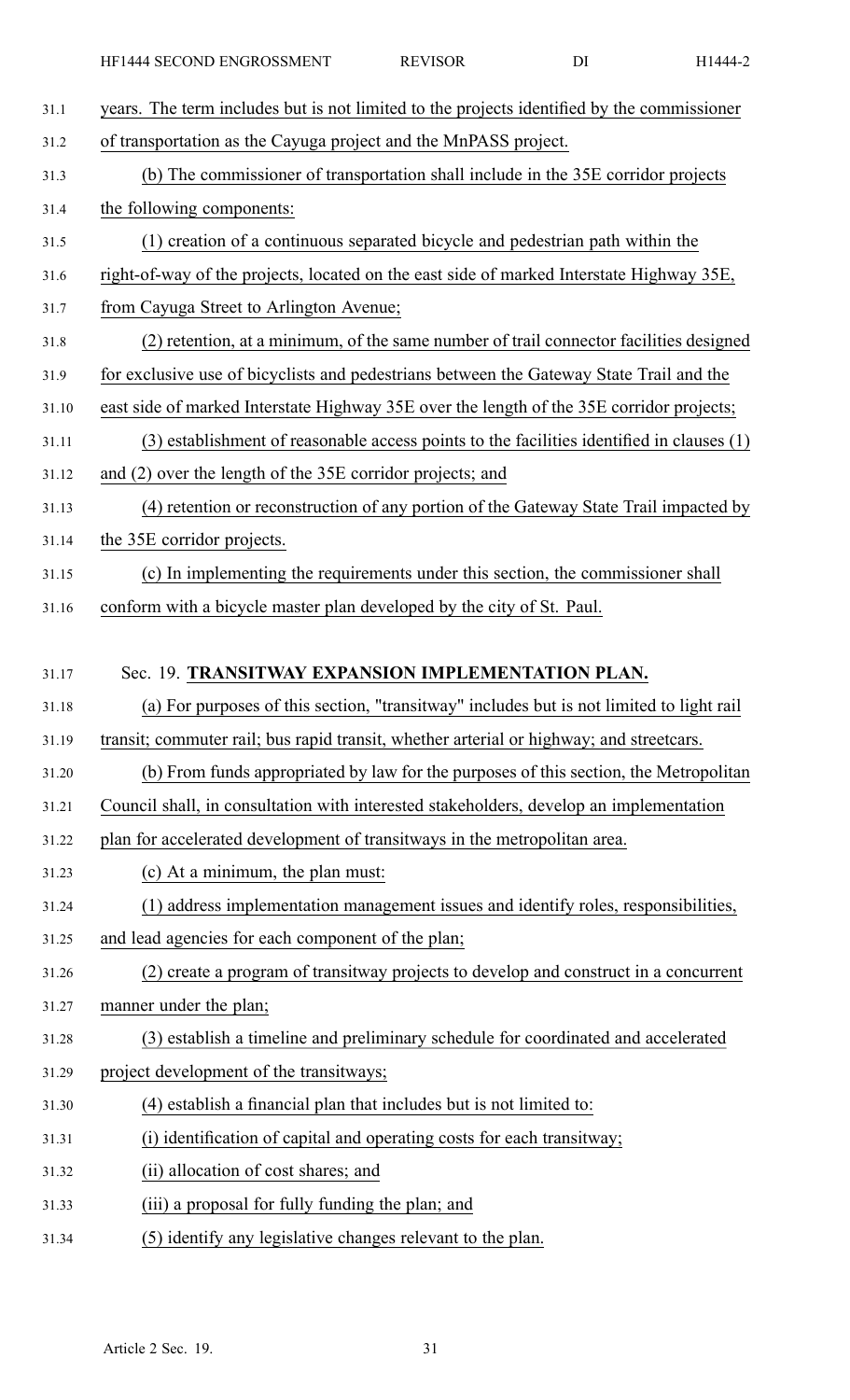- 32.1 (d) By January 15, 2014, the Metropolitan Council shall submit an electronic copy 32.2 of the implementation plan to the chairs and ranking minority members of the legislative 32.3 committees with jurisdiction over transportation policy and finance, as provided under
- 32.4 Minnesota Statutes, section 3.195, subdivision 1.

## 32.5 Sec. 20. **REPEALER.**

- 32.6 (a) Minnesota Statutes 2012, section 161.04, subdivision 6, is repealed.
- 32.7 (b) Minnesota Statutes 2012, section 174.285, subdivision 8, is repealed.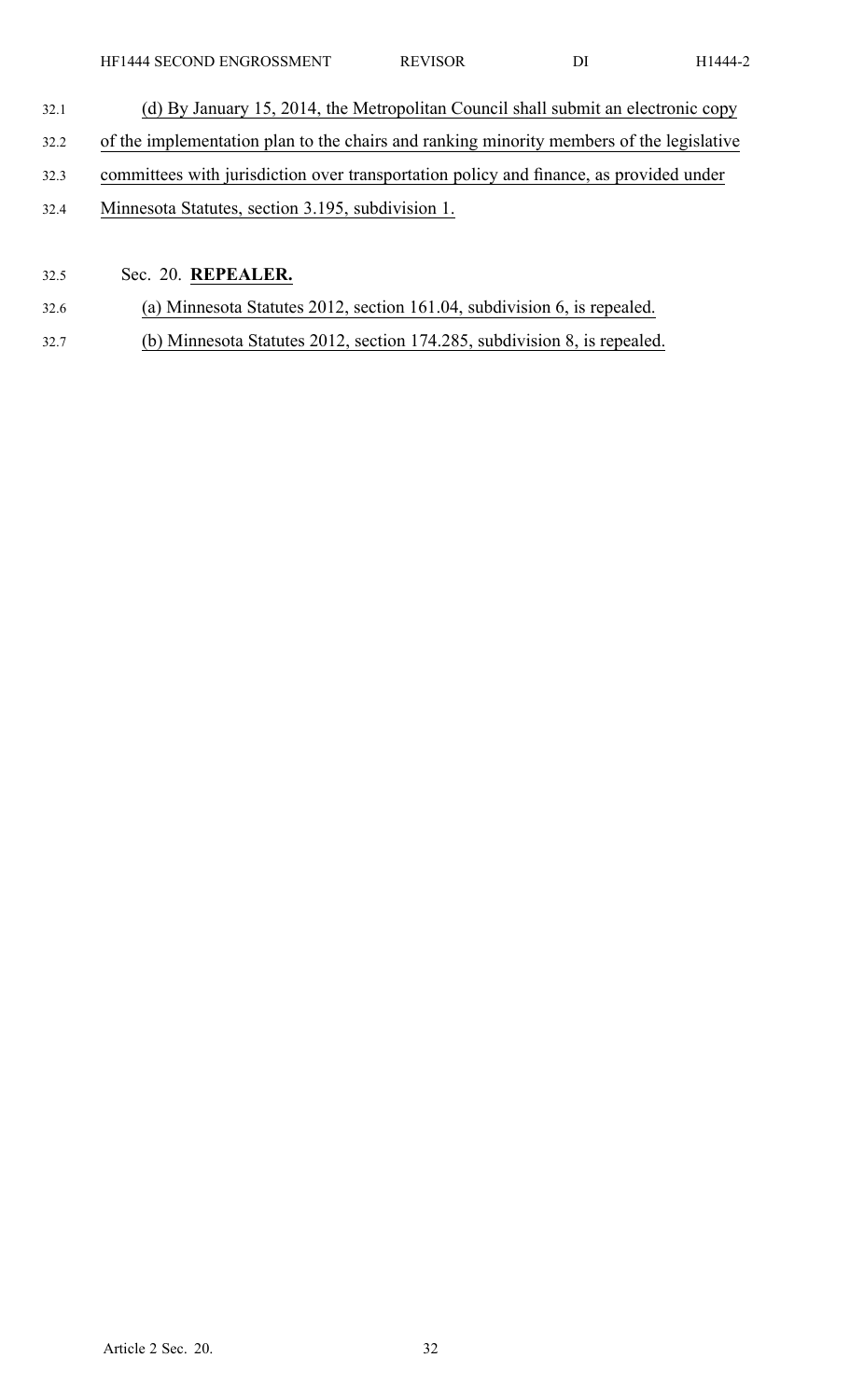## APPENDIX Article locations in H1444-2